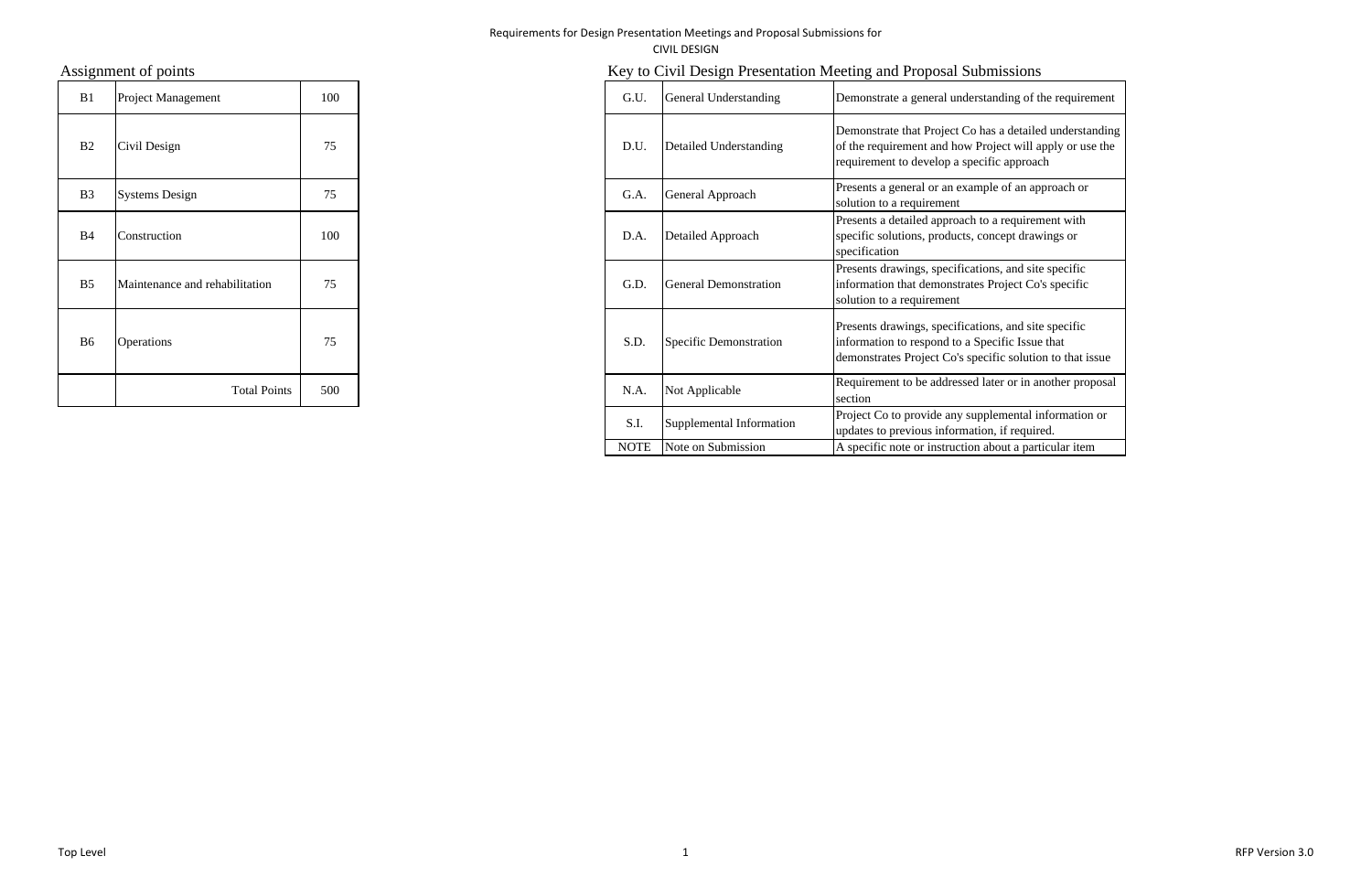CIVIL DESIGN

| B.2 | Civil Design |                                                | <b>Primary Reference</b>                  |  |
|-----|--------------|------------------------------------------------|-------------------------------------------|--|
|     | <b>B2.0</b>  | Holistic Approach to Civil Design              |                                           |  |
|     |              | Project Co's Holistic Approach to Civil Design | ΝA                                        |  |
|     |              | Engineering and Design Plan                    | Schedule 15-2 Article 1.2 (o) $(ix)$ A, B |  |

| <b>B2.1</b> | Civil Design Organization and Key Personnel         | <b>Primary Reference</b> |  |
|-------------|-----------------------------------------------------|--------------------------|--|
|             | Civil Design Organization for Phase 1 and Phase 2   |                          |  |
|             | <b>Key Civil and Architectural Design Personnel</b> |                          |  |

| <b>B2.2</b> |                | Civil Design Approach to Phase 1 and Phase 2                                   | <b>Primary Reference</b>               |  |
|-------------|----------------|--------------------------------------------------------------------------------|----------------------------------------|--|
|             |                | Civil Design Submittal Reports, Submittal Lists, and Submission Check<br>Lists | Schedule $15-2$ Article $1.2(0)(viii)$ |  |
|             |                | Engineering and Design Plan, Design Packaging Plan (Civil)                     | Schedule 15-2 Article $1.2(0)(ix)$     |  |
|             |                | Civil Design Support for Quality Control/Quality Assurance                     | Schedule 11                            |  |
|             | $\overline{4}$ | Civil Designer Support for Verification, Testing and Acceptance<br>Program     | Schedule 15-2 Article 13               |  |

2 and the contract of the contract of the contract of the contract of the contract of the contract of the contract of the contract of the contract of the contract of the contract of the contract of the contract of the cont Version 3.0

| B2.3 | Civil Design   |                                                                         | Primary Reference                      |  |
|------|----------------|-------------------------------------------------------------------------|----------------------------------------|--|
|      |                | Survey                                                                  | Schedule 15-2 Article 2.3              |  |
|      | $\overline{2}$ | Alignment Control and Right-of-Way (ROW)                                | Schedule 15-2 Article 2.4              |  |
|      | 3              | Geotechnical Design Criteria and Parameters                             | Schedule 15-2 Article 2.5              |  |
|      | 4              | Approvals and Permitting Periods                                        | Schedule 15-2 Article 2.6              |  |
|      |                | Public Infrastructure Works                                             | Schedule 15-2 Article 2.7              |  |
|      | 6              | Road Construction and Streetscaping                                     | Schedule 15-2 Article 2.8, 2.9         |  |
|      | 7              | Traffic Signal Infrastructure, Illumination and Traffic Control Devices | Schedule 15-2 Article 2.10, 2.11, 2.12 |  |
|      | 8              | Maintenance and Protection of Traffic                                   | Schedule 15-2 Article 2.13             |  |
|      | 9              | Landscaping                                                             | Schedule 15-2 Article 2.14             |  |
|      | 10             | <b>Bus Transit Integration</b>                                          | Schedule 15-2 Article 2.15             |  |
|      | 11             | Miscellaneous Civil                                                     | Schedule 15-2 Article 2.16             |  |

| B2.4 |    | <b>Utility Infrastructure</b>              | Primary Reference                |
|------|----|--------------------------------------------|----------------------------------|
|      |    | Approvals and Permitting                   | Schedule 15-2 Article 3.3        |
|      | 2  | Public Infrastructure Works                | Schedule 15-2 Article 3.4        |
|      |    | Utility Design and Relocation – General    | Schedule 15-2 Article 3.5        |
|      | 4  | <b>Sanitary Sewer</b>                      | Schedule 15-2 Article 3.6        |
|      | 5  | Storm Sewer and relocation of Storm Sewers | Schedule 15-2 Article 3.7, 3.8   |
|      | 6  | <b>Water Distribution</b>                  | Schedule 15-2 Article 3.9        |
|      |    | <b>Natural Gas</b>                         | Schedule 15-2 Article 3.10       |
|      | 8  | <b>Electrical Distribution</b>             | Schedule 15-2 Article 3.11       |
|      | 9  | Telecommunications                         | Schedule 15-2 Article 3.12       |
|      | 10 | Service connections and Prospect Sleeves   | Schedule 15-2 Article 3.13, 3.14 |

| <b>B2.5</b> | $\overline{\phantom{0}}$<br>on. | riteria<br>Jest on<br>nental<br><b>LJESI:</b>    | rımarv<br>erence<br>4.4                      |
|-------------|---------------------------------|--------------------------------------------------|----------------------------------------------|
|             |                                 | $\rightarrow$<br>. Hum<br>ure<br>and<br>таг<br>. | $^{\circ}$ rticle –<br>schedule<br>٠.<br>r.J |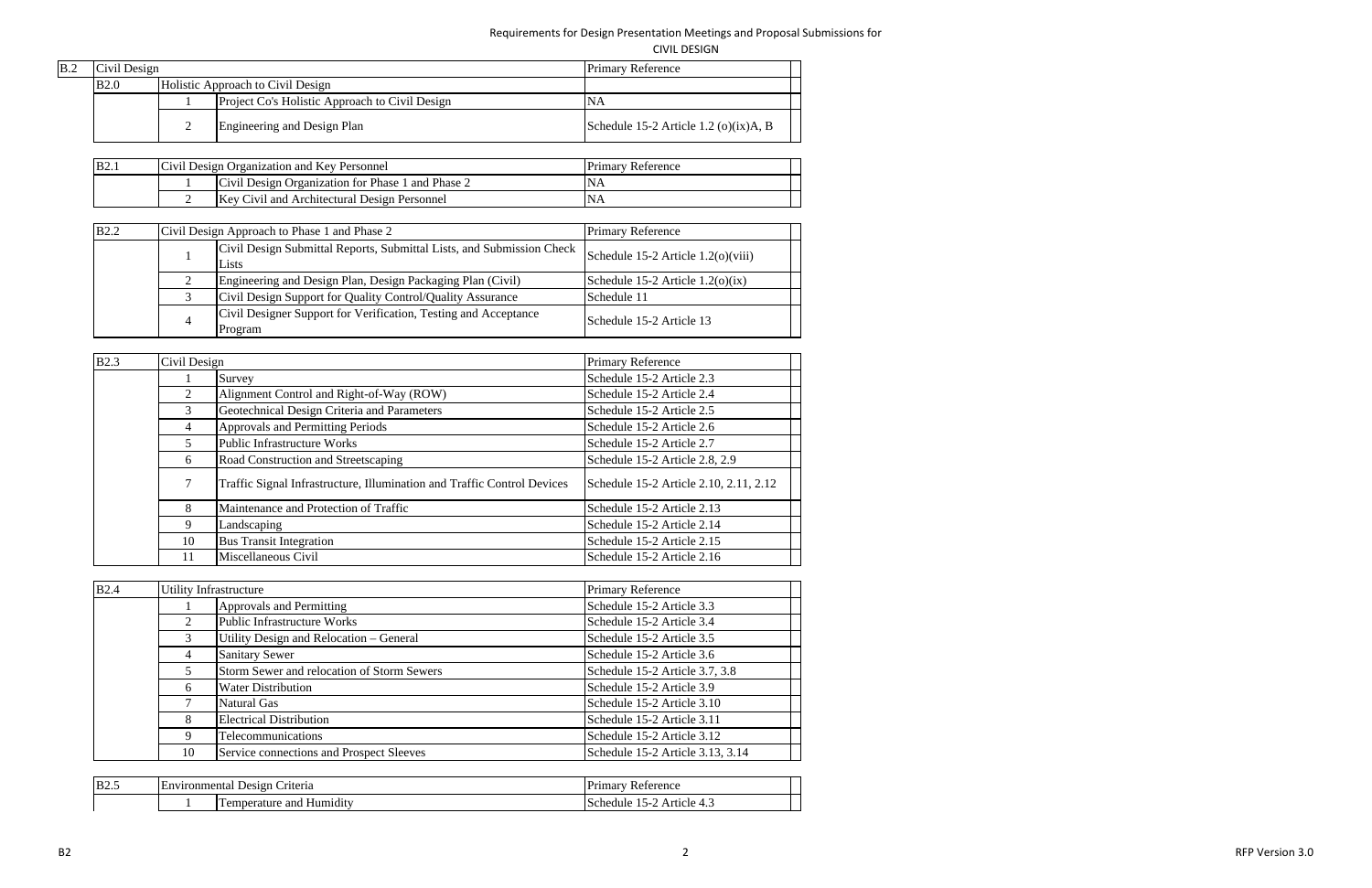CIVIL DESIGN

|    | Electromagnetic Compatibility            | Schedule 15-2 Article 4.4  |
|----|------------------------------------------|----------------------------|
| 3  | Noise                                    | Schedule 15-2 Article 4.5  |
| 4  | Ground-Borne Vibration                   | Schedule 15-2 Article 4.6  |
| 5  | Air Quality                              | Schedule 15-2 Article 4.7  |
| 6  | <b>Water Quality</b>                     | Schedule 15-2 Article 4.8  |
|    | Wind                                     | Schedule 15-2 Article 4.9  |
| 8  | Precipitation                            | Schedule 15-2 Article 4.10 |
| 9  | <b>Lightning Protection</b>              | Schedule 15-2 Article 4.11 |
| 10 | Sand, Dust and Other Obstacles           | Schedule 15-2 Article 4.12 |
| 11 | Contaminated Materials / Hazardous Waste | Schedule 15-2 Article 4.13 |

| <b>B2.6</b> | <b>Energy Management Plan</b> | <b>Primary Reference</b>                         |  |
|-------------|-------------------------------|--------------------------------------------------|--|
|             | <b>Energy Management Plan</b> | Schedule 15-2 Article 7.1(a), 7.1(d) &<br>7.1(f) |  |

 3 RFPVersion 3.0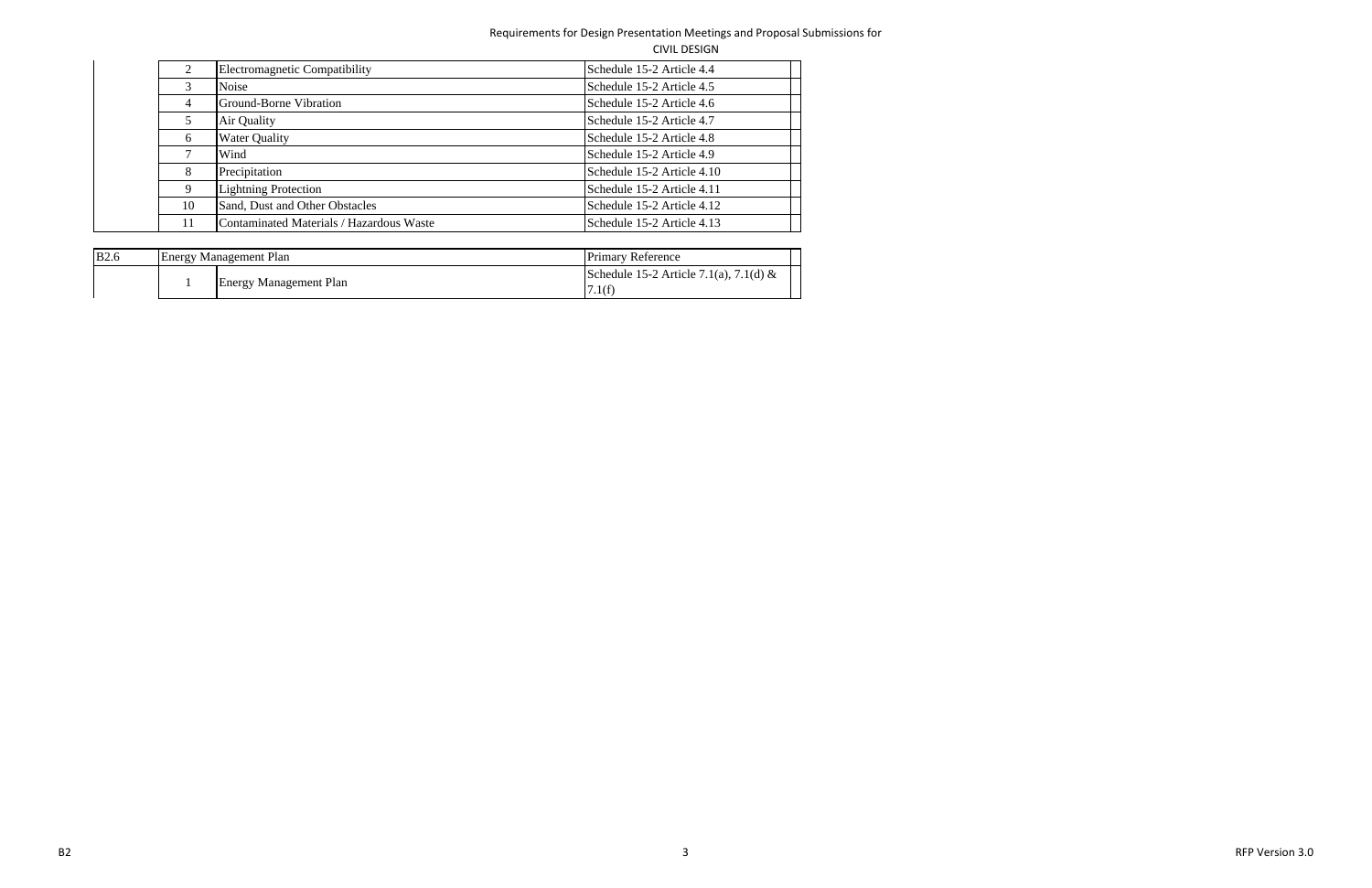| <b>CIVIL DESIGN</b> |
|---------------------|
|---------------------|

| - | $ \sim$<br>hero.<br>iciency          | l.(b<br>$\sim$ $\sim$<br>נווי<br>Article<br>ıе<br>`-   |
|---|--------------------------------------|--------------------------------------------------------|
|   | ents<br>1 n c<br>•лш.<br>È<br>.<br>- | /.1.(e<br>ำ∩h<br>Article<br>tub.<br>ıe<br>$\mathbf{r}$ |

| <b>B2.7</b> |   | <b>Track Alignment and Wayside Clearances</b> | <b>Primary Reference</b>            |
|-------------|---|-----------------------------------------------|-------------------------------------|
|             |   | Alignment General                             | Schedule 15-2 Article 11.1          |
|             |   | <b>Baselines</b>                              | Schedule 15-2 Article 11.2          |
|             |   | Horizontal Alignment Criteria                 | Schedule 15-2 Article 11.3          |
|             | 4 | Vertical Alignment Criteria                   | Schedule 15-2 Article 11.4          |
|             |   | <b>Wayside and Vehicle Clearances</b>         | Schedule 15-2 Article 11.5 $&$ 11.6 |

| <b>B2.8</b> |                | <b>LRT</b> Stops and Stop Equipment           | <b>Primary Reference</b>         |
|-------------|----------------|-----------------------------------------------|----------------------------------|
|             |                | Design Guidelines and Design Requirements     | Schedule 15-2 Article 14.2, 14.3 |
|             | $\overline{2}$ | <b>General LRT Stop Requirements</b>          | Schedule 15-2 Article 14.6       |
|             | 3              | Site Access & Egress                          | Schedule 15-2 Article 14.7       |
|             | $\overline{4}$ | Platforms & Shelters Design Requirements      | Schedule 15-2 Article 14.8       |
|             | 5              | Design Elements of Continuity and Variability | Schedule 15-2 Article 14.9       |
|             | 6              | Specific LRT Stop requirements (by location)  | Schedule 15-2 Article 14.10      |
|             |                | <b>Security Considerations</b>                | Schedule 15-2 Article 14.11      |
|             | 8              | Structural                                    | Schedule 15-2 Article 14.12      |
|             | 9              | Mechanical and Electrical Systems             | Schedule 15-2 Article 14.13      |
|             | 10             | Materials & Finishes                          | Schedule 15-2 Article 14.14      |

| <b>B2.9</b> | Structures                    |                                                     | <b>Primary Reference</b>         |
|-------------|-------------------------------|-----------------------------------------------------|----------------------------------|
|             |                               | General Requirements and Design Codes and Standards | Schedule 15-2 Article 15.1, 15.2 |
|             |                               | Design Loads, Load Factors and Loading Combinations | Schedule 15-2 Article 15.3, 15.6 |
|             |                               | <b>LRT</b> Ancillary Structures                     | Schedule 15-2 Article 15.5       |
|             |                               | <b>Materials</b>                                    | Schedule 15-2 Article 15.7       |
|             | Culverts and Existing Bridges | Schedule 15-2 Article 15.8, 15.9                    |                                  |
|             |                               | <b>Special Design Considerations</b>                | Schedule 15-2 Article 15.10      |

| <b>B2.10</b> | <b>OMSF</b> |                                                        | <b>Primary Reference</b>                |
|--------------|-------------|--------------------------------------------------------|-----------------------------------------|
|              |             |                                                        | Schedule 15-2 Article 16.1, 16.3, 16.4, |
|              |             | <b>General Requirements</b>                            | 16.6, 16.7, 16.8, and 16.9              |
|              | ◠           | LRV Maintenance and Repair Shop                        | Schedule 15-2 Article 16.1              |
|              |             | <b>Support Shops</b>                                   | Schedule 15-2 Article 16.11             |
|              |             | <b>Wayside Systems Maintenance and Repair Facility</b> | Schedule 15-2 Article 16.12             |
|              |             | <b>LRV Car Wash</b>                                    | Schedule 15-2 Article 16.13             |
|              | 6           | <b>Central Control Facility</b>                        | Schedule 15-2 Article 16.14             |

 4 RFPVersion 3.0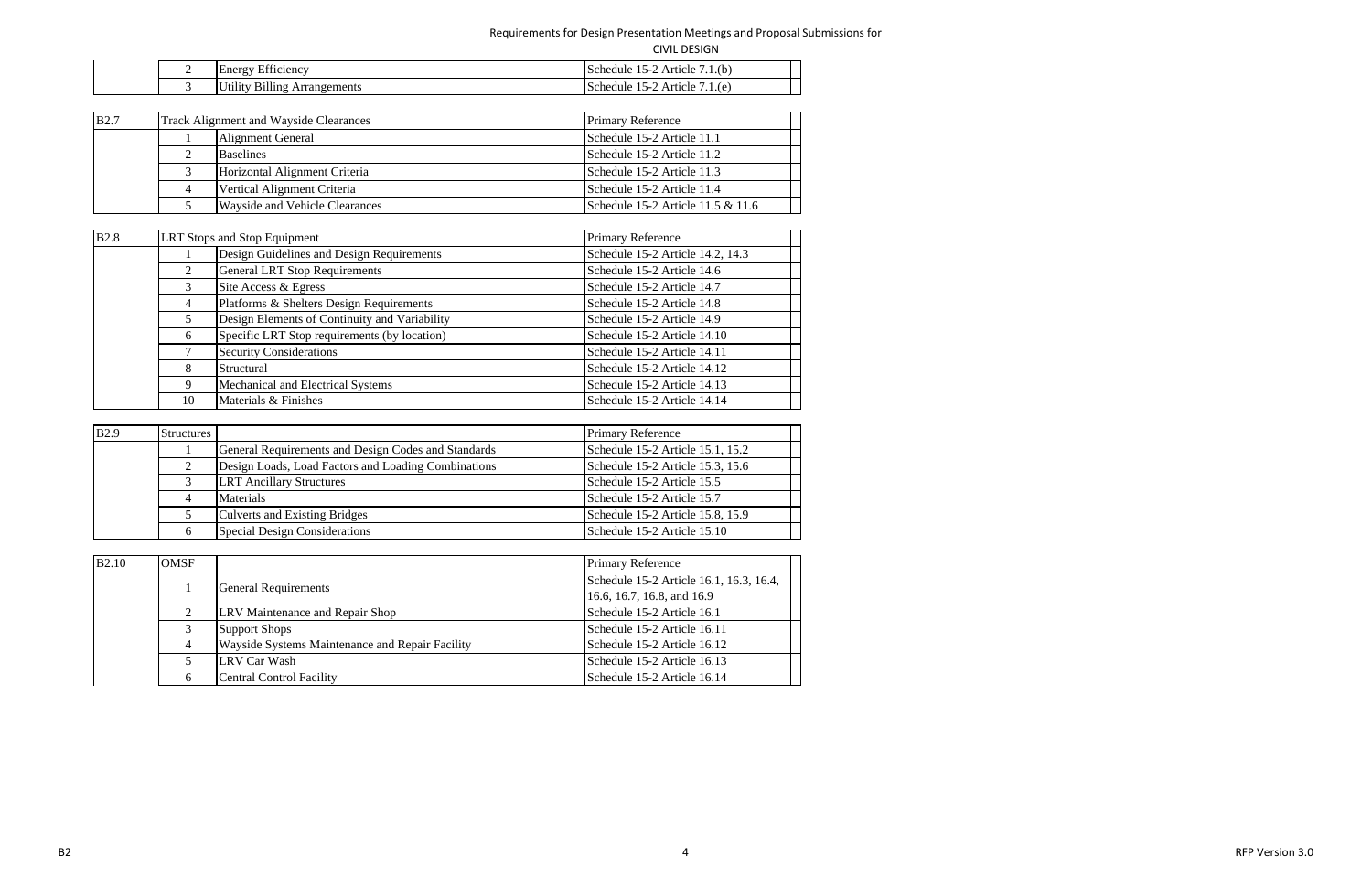|    | <b>OMSF</b> Communications                              | Schedule 15-2 Article 16.15         |
|----|---------------------------------------------------------|-------------------------------------|
| 8  | Security                                                | Schedule 15-2 Article 16.16         |
| 9  | Hazardous and Toxic Materials Storage and Fuel Storage. | Schedule 15-2 Article 16.17 & 16.19 |
| 10 | Drainage and Services                                   | Schedule 15-2 Article 16.18         |
| 11 | Service Roads and Aisles                                | Schedule 15-2 Article 16.2          |
| 12 | Material and Spare Parts Storage                        | Schedule 15-2 Article 16.21         |
| 13 | Administration Facility and Offices                     | Schedule 15-2 Article 16.22         |
| 14 | Maintenance Management Information System               | Schedule 15-2 Article 16.23         |
| 15 | Maintenance and Recovery Vehicles                       | Schedule 15-2 Article 16.24         |

| <b>B2.11</b> |   | <b>Primary Reference</b><br>Corrosion Control and Grounding - Basis of Design (Soil and Atmospheric aspects) |                                                 |  |  |  |  |  |  |  |
|--------------|---|--------------------------------------------------------------------------------------------------------------|-------------------------------------------------|--|--|--|--|--|--|--|
|              |   | <b>General Requirements</b>                                                                                  | Schedule 15-2 Article 17.1                      |  |  |  |  |  |  |  |
|              | 2 | Purpose and Scope                                                                                            | Schedule 15-2 Article 17.2, 17.3                |  |  |  |  |  |  |  |
|              | 3 | Interfaces, Expansion, and Special Design Provisions                                                         | Schedule 15-2 Article 17.4, 17.5, 17.6,<br>17.8 |  |  |  |  |  |  |  |
|              | 4 | Soil Corrosion Prevention Systems                                                                            | Schedule 15-2 Article 17.11 and 17.12           |  |  |  |  |  |  |  |
|              |   | Atmospheric Corrosion Prevention Systems                                                                     | Schedule 15-2 Article 17.13 and 17.14           |  |  |  |  |  |  |  |

| <b>B2.12</b> | Fire/Life Safety |                                           | <b>Primary Reference</b>   |
|--------------|------------------|-------------------------------------------|----------------------------|
|              |                  | <b>General Requirements</b>               | Schedule 15-2 Article 20.1 |
|              |                  | <b>LRT</b> Stop Facilities                | Schedule 15-2 Article 20.2 |
|              |                  | <b>Trackway Faxcilities</b>               | Schedule 15-2 Article 20.3 |
|              | 4                | Vehicle Yard and Maintenance Facilities   | Schedule 15-2 Article 20.4 |
|              |                  | <b>System Fire/Life Safety Procedures</b> | Schedule 15-2 Article 20.5 |
|              | 6                | Communications                            | Schedule 15-2 Article 20.6 |
|              |                  | <b>Central Control Facilities</b>         | Schedule 15-2 Article 20.7 |
|              |                  | Inspection, Maintenance, and Training     | Schedule 15-2 Article 20.8 |

 5 RFPVersion 3.0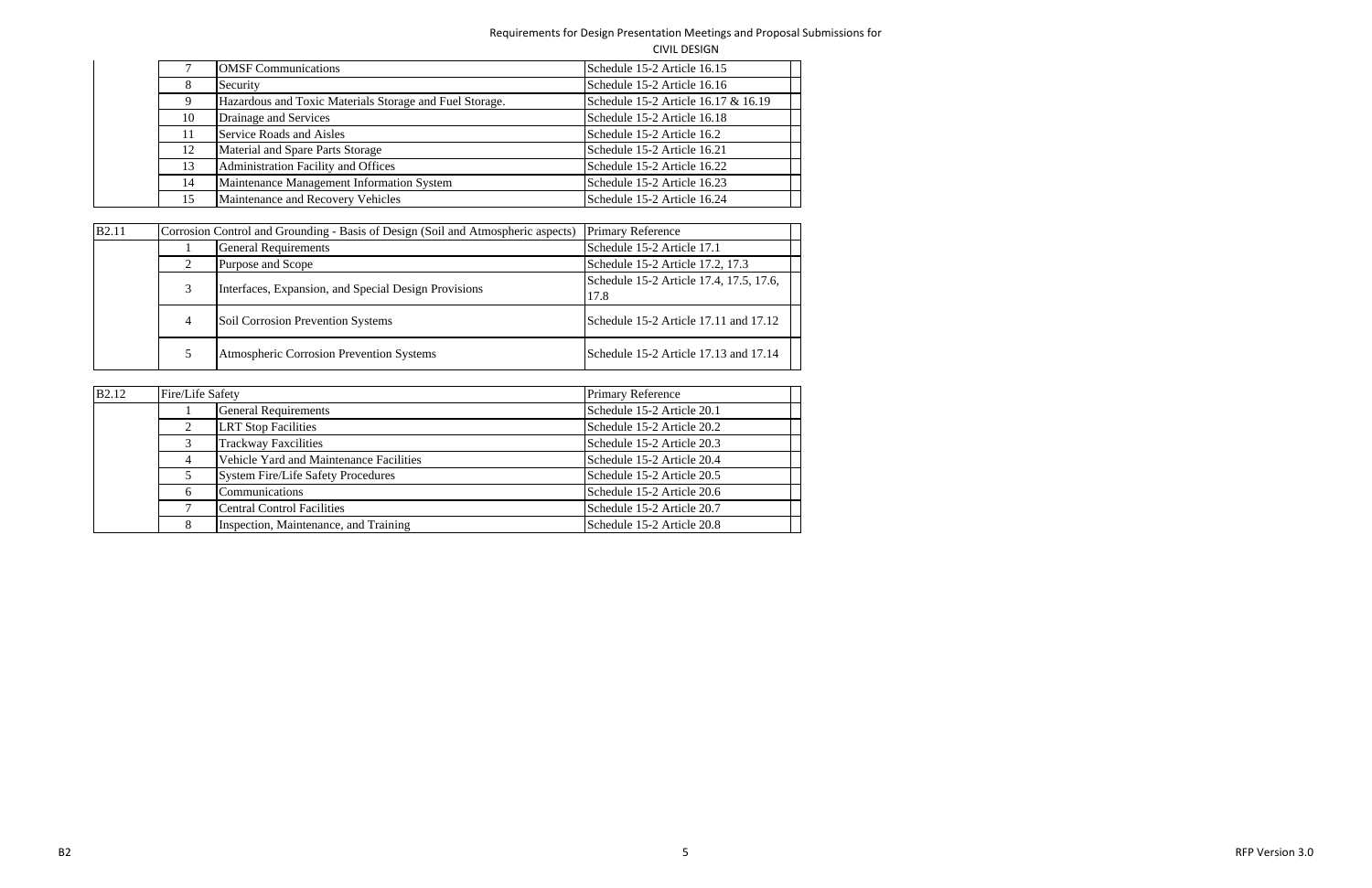|          |                                                   |                                          |     |                   |                                                                                                                                                                | CIVIL DESIGN                                                                                                                                                                                                                                                                                                                                                                                                                                                                                                                                                                                                                                                                                              |
|----------|---------------------------------------------------|------------------------------------------|-----|-------------------|----------------------------------------------------------------------------------------------------------------------------------------------------------------|-----------------------------------------------------------------------------------------------------------------------------------------------------------------------------------------------------------------------------------------------------------------------------------------------------------------------------------------------------------------------------------------------------------------------------------------------------------------------------------------------------------------------------------------------------------------------------------------------------------------------------------------------------------------------------------------------------------|
|          | Holistic Approach to Civil Design in B2.0         |                                          |     |                   | The Proponent shall describe the Holistic approach for the design of the civil and architectural components of the LRT Sys<br>and shall include the following: |                                                                                                                                                                                                                                                                                                                                                                                                                                                                                                                                                                                                                                                                                                           |
| Sub-item | <b>Sub-item description</b>                       | <b>Primary reference</b>                 |     | $DPM #1$ $DPM #2$ |                                                                                                                                                                | DPM #3 Holistic Approach to Civil Design                                                                                                                                                                                                                                                                                                                                                                                                                                                                                                                                                                                                                                                                  |
|          | Project Co's Holistic Approach to Civil<br>Design | NA                                       | G.U | D.U.              | G.D.                                                                                                                                                           | Provide Project Co's detailed understanding of the civil design requirements, its approach to the civil design work, experiently<br>with the design of civil and architectural work, and approach to working as an integrated team. The holistic approach to<br>completing the design of the civil and architectural work shall be seamless and continuous.<br>Provide Project Co's approach ensuring that the design of the civil work is coordinated with the project schedule and the<br>design work of the systems work.<br>(GD) For each major civil component, provide the firm's experience in design for that specific component and the name<br>the lead person for the design of the component. |
|          | Engineering and Design Plan                       | Schedule 15-2 Article 1.2<br>(o)(ix)A, B | G.U | D.U.              | S.I.                                                                                                                                                           | Provide Project Co's understanding and approach to preparing and implementing the Engineering and Design Plan for the<br>civil design.                                                                                                                                                                                                                                                                                                                                                                                                                                                                                                                                                                    |

civil and architectural components of the LRT System

ents, its approach to the civil design work, experience as an integrated team. The holistic approach to ss and continuous.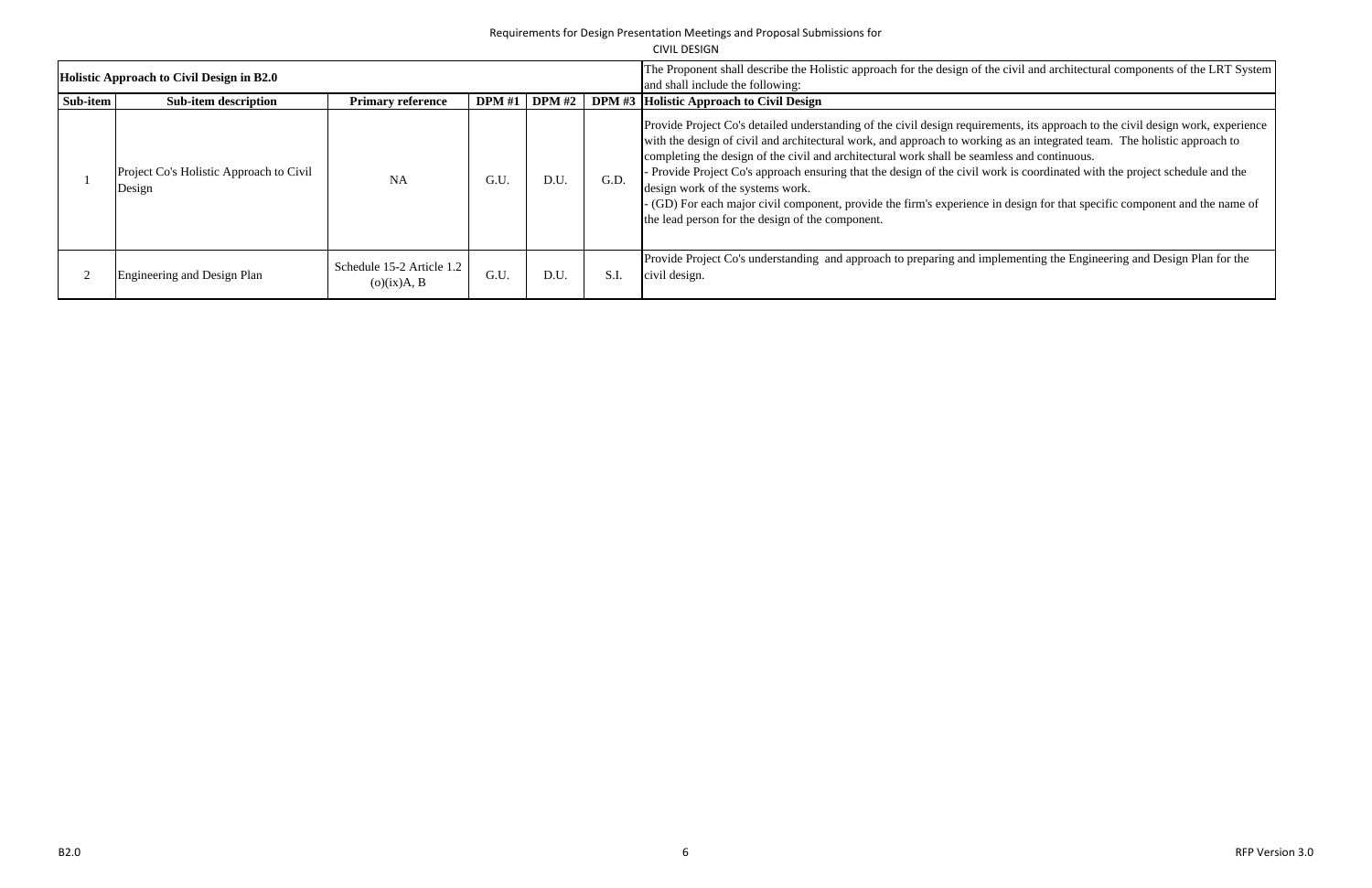|          | Civil Design Organization and Key Personnel to be addressed in B2.1 |                          |      |               |      | The Proponent shall describe the organization for the design of the Civil and Architectural components of the LRT<br>Systems and shall include the following:                                                                                                                                                                                                                                                                                                                                                                                                                                                                                                                                                                                                                                                                                                                                                                                                                                                                                                                                                                                                                                                                                                                                                                                                                                                                                                                                                                     |
|----------|---------------------------------------------------------------------|--------------------------|------|---------------|------|-----------------------------------------------------------------------------------------------------------------------------------------------------------------------------------------------------------------------------------------------------------------------------------------------------------------------------------------------------------------------------------------------------------------------------------------------------------------------------------------------------------------------------------------------------------------------------------------------------------------------------------------------------------------------------------------------------------------------------------------------------------------------------------------------------------------------------------------------------------------------------------------------------------------------------------------------------------------------------------------------------------------------------------------------------------------------------------------------------------------------------------------------------------------------------------------------------------------------------------------------------------------------------------------------------------------------------------------------------------------------------------------------------------------------------------------------------------------------------------------------------------------------------------|
| Sub-item | <b>Sub-item description</b>                                         | <b>Primary reference</b> |      | DPM #1 DPM #2 |      | DPM #3 Civil Design Organization and Key Personnel                                                                                                                                                                                                                                                                                                                                                                                                                                                                                                                                                                                                                                                                                                                                                                                                                                                                                                                                                                                                                                                                                                                                                                                                                                                                                                                                                                                                                                                                                |
|          | Civil Design Organization for Phase 1<br>and Phase 2                | <b>NA</b>                | G.A. | D.A.<br>G.D.  | S.I. | Provide Project Co's approach to the organization of civil design resources, firms and key personnel responsible for<br>the design of the various civil and architectural components.<br>- Provide the location where the civil and architectural design work will be performed and firms that will be leading<br>the design work.<br>- Provide a description of the role and responsibilities, qualifications, and authority of the Project Co Key<br>Individuals for the design of civil and architectural components.<br>- Provide a description of the organizational interfaces between those responsible for the design of civil and<br>architectural components and those responsible for the design of the systems and those responsible for construction<br>(G.D.) Provide a detailed organizational chart, for Phase 1 and Phase 2, indicating the key personnel, their role,<br>firm association, and reporting lines within the Civil Design organization and beyond the Civil Design organization<br>where applicable. The organization chart shall identify all Key Civil and Architectural Design Personnel.                                                                                                                                                                                                                                                                                                                                                                                                       |
|          | Key Civil and Architectural Design<br>Personnel                     | <b>NA</b>                | G.A. | G.D           | S.I. | (G.D.) For the DPM process provide a brief bio-for each of Project Co's Key Civil and Architectural Design Personnel, as<br>cited in Schedule 9 of the RFP, and other significant design positions including the following positions or equivalent position<br>with similar responsibilities. If a specific person has not been determined for a particular position, provide the minimum<br>qualifications that Project Co will set for that position. Resumes or minimum qualifications shall be provide in the final<br>submission:<br>Chief Engineer (Key Person)<br>- Chief Facilities Engineer (Key Person)<br>Chief Architect (Key Person)<br>- Lead Mechanical Engineer<br>Lead Facility Power Engineer<br>- Lead Building Structures Engineer<br><b>Chief Structural Engineer</b><br>- Lead OCS Poles and Foundation Engineer<br>Lead Geotechnical Engineer<br>- Chief Civil Engineer (Key Person)<br>- Lead Transportation Engineer<br>- Lead Traffic Control Systems Engineer<br>Lead Roadway Illumination Engineer<br>- Lead Corrosion Control Engineer (environmental)<br>Lead Municipal Engineer (Utilities)<br>- Lead Trackwork Engineer<br>Lead Track Alignment Engineer<br>- Lead Noise and Vibration Engineer<br>For each key person or significant position, indicate if they are full time or part time positions, when they will be assuming<br>their role on the project, whether they will be stationed in the Region of Waterloo or Greater Toronto Area and when they are<br>scheduled for redeployment. |

- neer (Key Person) ures Engineer Foundation Engineer Key Person) Systems Engineer Engineer (environmental)
- 
- tion Engineer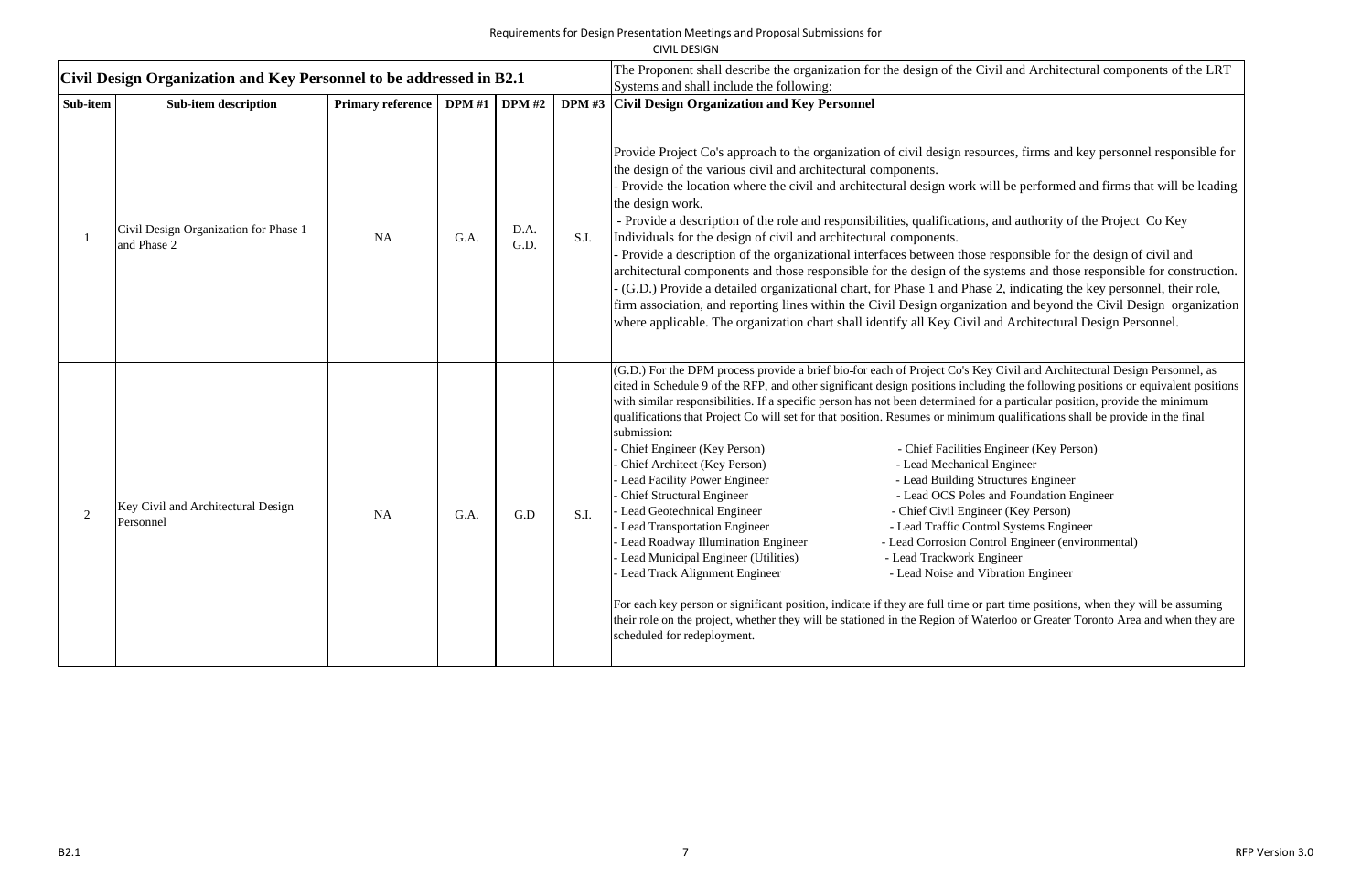CIVIL DESIGN

|          | Civil Design Approach to Phase 1 and Phase 2 to be addressed in B2.2              |                                       |               |               |      | The Proponent must address the overall civil design approach at an appropriate level of detail, as set out in or<br>otherwise referenced in Schedule 15-2 of the Project Agreement, and shall include the following:                                                                                                                                                                                                                         |
|----------|-----------------------------------------------------------------------------------|---------------------------------------|---------------|---------------|------|----------------------------------------------------------------------------------------------------------------------------------------------------------------------------------------------------------------------------------------------------------------------------------------------------------------------------------------------------------------------------------------------------------------------------------------------|
| Sub-item | <b>Sub-item description</b>                                                       | <b>Primary reference</b>              | <b>DPM</b> #1 | <b>DPM</b> #2 |      | DPM #3 Civil Design Approach to Phase 1 and Phase 2                                                                                                                                                                                                                                                                                                                                                                                          |
|          | Civil Design Submittal Reports,<br>Submittal Lists, and Submission Check<br>Lists | Schedule 15-2<br>Article 1.2(o)(viii) | G.A.          | D.A.          | G.D. | Project Co shall provide their approach for preparing the Submittal Report, Submittal List, and Submittal checklist for or<br>design packages.<br>(GD) Project Co shall provide a preliminary list of civil related submittals for the civil design packages<br>(GD) Project Co shall provide an example of a civil submittal checklist reflecting the quality of the civil submittal chec<br>be provided by Project Co for the design work. |
|          | Engineering and Design Plan, Design<br>Packaging Plan (Civil)                     | Schedule 15-2<br>Article $1.2(0)(ix)$ | G.A.          | G.D.          | S.I. | Project Co shall provide their approach to prepare the Packaging Plan for the civil design packages.<br>(GD) Project Co shall provide a preliminary list of civil design packages                                                                                                                                                                                                                                                            |
|          | Civil Design Support for Quality<br><b>Control/Quality Assurance</b>              | Schedule 11                           | G.A.          | D.U.          | G.A. | Provide Project Co's approach to ensuring that the quality of the civil design(s) is implemented during the construction<br>civil design in the field and whether Project Co's Engineer of Record for the civil design has a meaningful role in the<br>construction QA/QC process.                                                                                                                                                           |
|          | Civil Designer Support for Verification,<br><b>Testing and Acceptance Program</b> | Schedule 15-2<br>Article 13           | G.A.          | D.A.          | G.D. | Provide Project Co's approach to ensuring that the Verification, Testing and Acceptance Program for civil design eleme<br>includes Project Co's Engineer of Record for the civil design as part of the program<br>(G.D.) List of test and inspection procedures for civil design that will be performed as part of the Verification, Testing<br>Acceptance Plan.                                                                             |

Provide their approximate the Submittal checklist for civil he civil design packages ng the quality of the civil submittal checklist to vil design packages. is implemented during the construction of the vil design has a meaningful role in the ceptance Program for civil design elements list and inspected as part of the Verification, Testing, and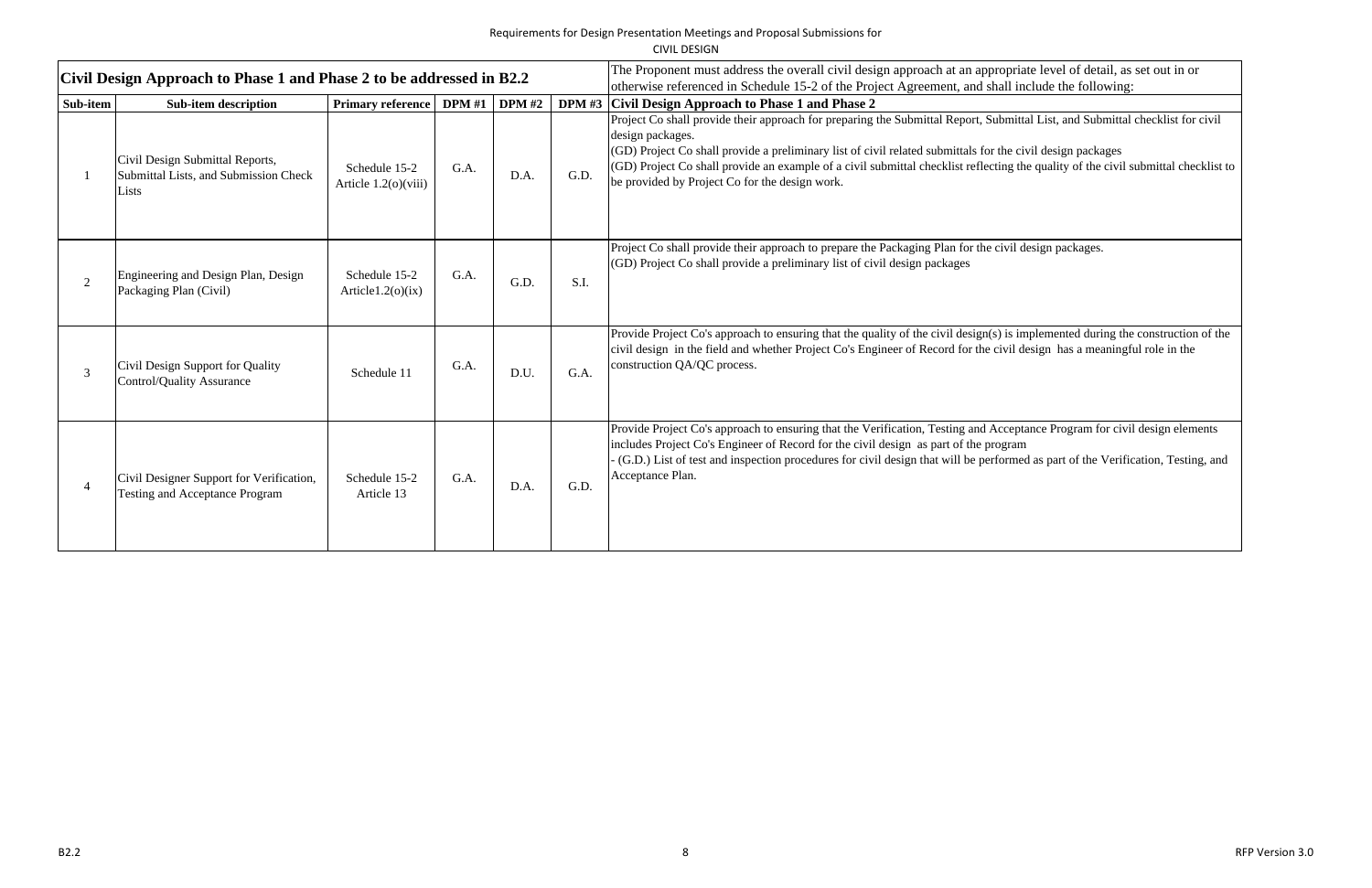| Civil Design items to be addressed in Part B2.3 |                                                |                              |      |               |                      | The Proponent must address the Civil Design requirements at an appropriate level of detail, as set out in or<br>otherwise referenced in Article 2 of Schedule 15-2 of the Project Agreement, and shall include the following:                                                                                                                                                                                                                                                                                                                                                                                                                                                                                                                                                                                                                                 |
|-------------------------------------------------|------------------------------------------------|------------------------------|------|---------------|----------------------|---------------------------------------------------------------------------------------------------------------------------------------------------------------------------------------------------------------------------------------------------------------------------------------------------------------------------------------------------------------------------------------------------------------------------------------------------------------------------------------------------------------------------------------------------------------------------------------------------------------------------------------------------------------------------------------------------------------------------------------------------------------------------------------------------------------------------------------------------------------|
| Sub-item                                        | <b>Sub-item description</b>                    | Primary reference   DPM #1   |      | <b>DPM</b> #2 |                      | DPM #3 Proposal Submission for Civil Design                                                                                                                                                                                                                                                                                                                                                                                                                                                                                                                                                                                                                                                                                                                                                                                                                   |
|                                                 | Survey                                         | Schedule 15-2<br>Article 2.3 | G.U. | G.A.          | S.I.                 | Provide Project Co's understanding and approach to meeting the general requirements for the survey.<br>Provide Project Co's approach to validating and updating the base survey data provided by the Region to the survey<br>data that will be incorporated into Project Co's design documents.<br>- Provide Project Co's approach to identifying and correcting any discrepancy between the field measurements and<br>the as built or existing legal survey data.<br>Provide Project Co's approach to producing and advancing the design of the plan and profile drawings<br>Approach to protection of the legal survey right-of-way monuments.                                                                                                                                                                                                              |
|                                                 | Alignment Control and Right-of-Way<br>(ROW)    | Schedule 15-2<br>Article 2.4 | D.U. | G.A.          | D.A.<br>G.D.<br>S.D. | Provide Project Co's understanding and approach to meeting the general requirements for the Alignment Control<br>and Right-of-Way requirements.<br>Provide Project Co's approach to tie the control points to all other monuments within the corridor.<br>Provide Project Co's approach to plan for and control different surveys and right-of-ways/easements.<br>Provide Project Co's approach to clearance surveys.<br>(G.D.) Show on Project Co's plan and profile drawings the preliminary need lines for construction easements.<br>(S.D.) Show on Project Co's plan and profile drawings any additional permanent right-of-way requirements. needed<br>for the project including the preliminary location of wayside cases or houses (bungalows).                                                                                                       |
|                                                 | Geotechnical Design Criteria and<br>Parameters | Schedule 15-2<br>Article 2.5 | G.U. | G.A.          | D.A.<br>S.D.         | Provide Project Co's understanding of the Geotechnical Design Criteria and Parameters and approach to utilizing<br>the geotechnical data.<br>Provide Project Co's understanding of the key requirements for the Geotechnical Data Report and Geotechnical<br>Design Report.<br>- Provide a description of Project Co's geotechnical program to support Project Co's final design activities.<br>(S.D.) Show on Project Co's plan and profile drawings, the preliminary locations of boreholes in the field to be<br>performed by Project Co.<br>Provide Project Co's approach to the application of the data in foundations, slab tracks, LRT platforms, and<br>pavement designs.<br>Provide Project Co's approach to instrumentation and monitoring of adjacent structures in order to protect them<br>against any damage during and after the construction. |
|                                                 | Approvals and Permitting Periods               | Schedule 15-2<br>Article 2.6 | G.U. | D.U.          | G.A.                 | Provide Project Co's understanding and approach to securing the permits and approvals for the civil design works in<br>a timely fashion to support the design and construction schedule.                                                                                                                                                                                                                                                                                                                                                                                                                                                                                                                                                                                                                                                                      |
|                                                 | <b>Public Infrastructure Works</b>             | Schedule 15-2<br>Article 2.7 | G.U. | D.U.          | G.A.                 | Provide Project Co's understanding of the roadway and trackway components of Public Infrastructure Works (PIW).<br>Provide Project Co's approach to identifying on the drawings and specifications what roadway and trackway work<br>is PIW Work and what Work is not PIW Work.<br>Provide Project Co's approach to tracking the progress and the cost of the roadway and trackway PIW Work as<br>per Schedule 15-2 Articleicle 19.<br>Provide Project Co's understanding of the issues related to design and construction of roadway and trackway PIW<br>Work compared to Work which is not PIW Work.                                                                                                                                                                                                                                                        |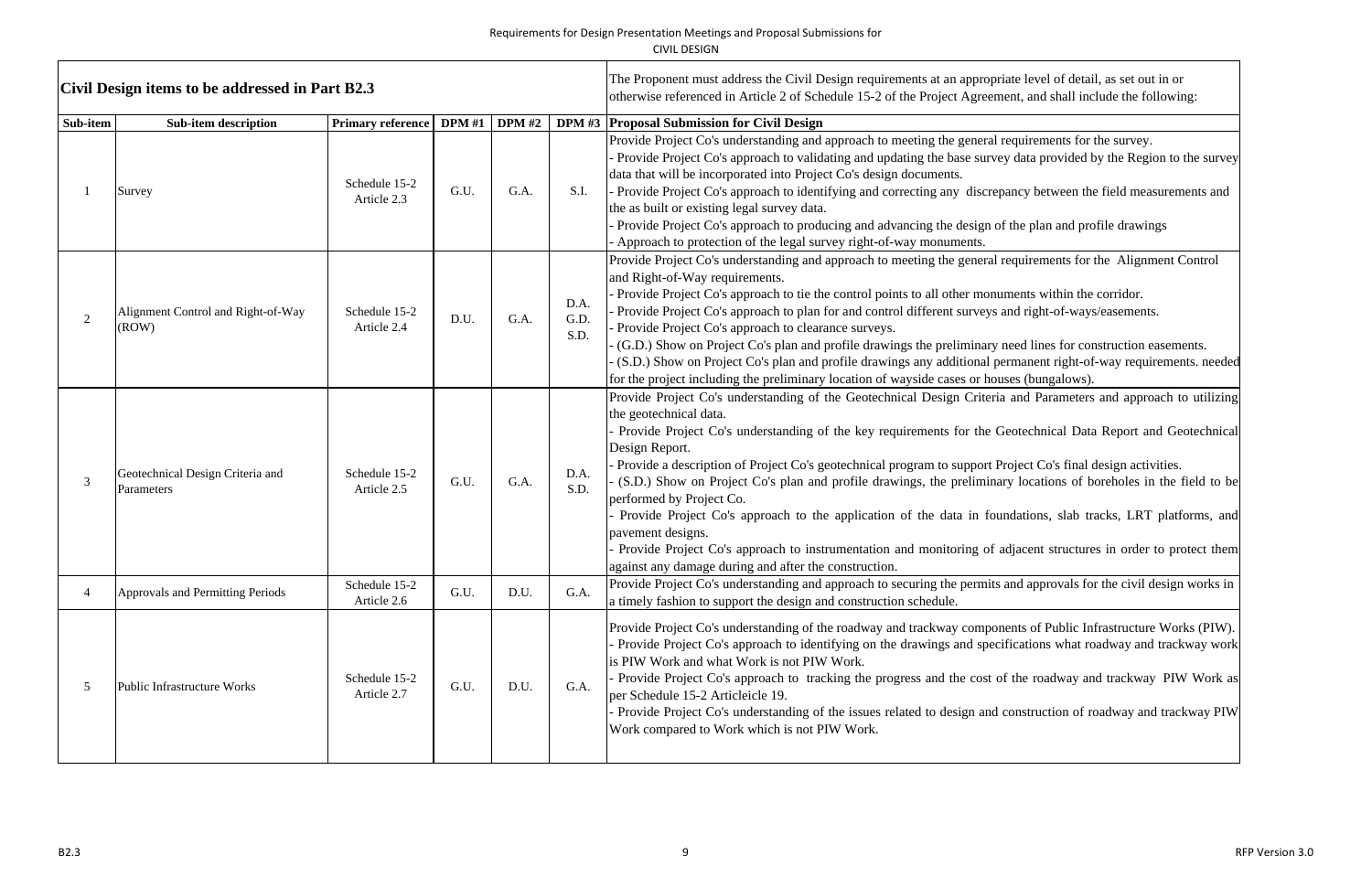|          | Civil Design items to be addressed in Part B2.3                            |                                              |               |                     |                      | The Proponent must address the Civil Design requirements at an appropriate level of detail, as set out in or<br>otherwise referenced in Article 2 of Schedule 15-2 of the Project Agreement, and shall include the following:                                                                                                                                                                                                                                                                                                                                                                                                                                                                                                                                                                                                                                                                                                                                                                                                                                                                                                                                    |
|----------|----------------------------------------------------------------------------|----------------------------------------------|---------------|---------------------|----------------------|------------------------------------------------------------------------------------------------------------------------------------------------------------------------------------------------------------------------------------------------------------------------------------------------------------------------------------------------------------------------------------------------------------------------------------------------------------------------------------------------------------------------------------------------------------------------------------------------------------------------------------------------------------------------------------------------------------------------------------------------------------------------------------------------------------------------------------------------------------------------------------------------------------------------------------------------------------------------------------------------------------------------------------------------------------------------------------------------------------------------------------------------------------------|
| Sub-item | <b>Sub-item description</b>                                                | <b>Primary reference</b>                     | <b>DPM</b> #1 | <b>DPM</b> #2       |                      | DPM #3 Proposal Submission for Civil Design                                                                                                                                                                                                                                                                                                                                                                                                                                                                                                                                                                                                                                                                                                                                                                                                                                                                                                                                                                                                                                                                                                                      |
|          | Road Construction and Streetscaping                                        | Schedule 15-2<br>Article 2.8, 2.9            | G.A.          | D.A.                | S.D.                 | Provide Project Co's understanding and approach to meeting the general requirements for the road construction and<br>streetscaping requirements<br>Understanding of the functional design and improvements in maintaining effective traffic progression.<br>Project Co to identify key design issues and features that relate to design, construction and maintenance.<br>- Understanding of the geotechnical conditions of the project and approach to the design of the roads.<br>(S.D.) Provide conceptual level roadway and trackway cross sections and identify any changes or deviations from<br>the Region's cross sections.<br>(S.D.) Show on Project Co's Plan and Profile drawings the preliminary roadway rearrangements proposed by<br>Project Co and identify any changes or deviations from the Region's Plan and Profile drawings.                                                                                                                                                                                                                                                                                                                |
|          | Traffic Signal Infrastructure, Illumination<br>and Traffic Control Devices | Schedule 15-2<br>Article 2.10, 2.11,<br>2.12 | G.U.          | G.A.                | D.A.<br>G.D.<br>S.D. | Provide Project Co's understanding and approach to meeting the general requirements for the Traffic Signal<br>Infrastructure, Illumination, and Traffic Control Devices.<br>(S.D.) Show on Project Co's Plan and Profile drawings the preliminary rearrangement of existing traffic control<br>signal and highlight all new installations of traffic control signals.<br>(S.D.) Show on Project Co's Plan and Profile drawings the preliminary rearrangement/installation of street<br>illumination indicating the type of pole and fixture to be provided.<br>(G.D.) In areas of transition of LRT trackway location and at intersections provide conceptual plans indicating<br>Project Co's approach to appropriate signing and warning devices (i.e. rumble strips and coloured concrete) that will<br>be used to prevent vehicle and pedestrians from entering the non-public areas of the trackway.<br>(G.D.) Provide conceptual directive drawings indicating Project Co's approach to pavement markings and texture<br>or other methods to be used by Project Co to clearly delineate areas where vehicle/LRV dynamic envelope conflicts<br>could occur. |
|          | Maintenance and Protection of Traffic                                      | Schedule 15-2<br>Article 2.13                | G.U.          | N.A.<br><b>NOTE</b> | N.A.<br><b>NOTE</b>  | Provide Project Co's a general understanding of requirements for the maintenance and protection of traffic<br>requirements.<br>(NOTE) Additional information concerning maintenance and protection of traffic during construction to be provided<br>under item B4 - Construction                                                                                                                                                                                                                                                                                                                                                                                                                                                                                                                                                                                                                                                                                                                                                                                                                                                                                 |
| 9        | Landscaping                                                                | Schedule 15-2<br>Article 2.14                | G.U.          | D.A.                | S.I.                 | Provide Project Co's understanding and approach to meeting the general requirements for the Landscaping<br>requirements<br>Provide Project Co's approach to completing the tree inventory within the right of way and subsequent actions to be<br>taken based on the results of the tree inventory.                                                                                                                                                                                                                                                                                                                                                                                                                                                                                                                                                                                                                                                                                                                                                                                                                                                              |
| 10       | <b>Bus Transit Integration</b>                                             | Schedule 15-2<br>Article 2.15                | G.U.          | G.A.                | S.D.                 | Provide Project Co's understanding and approach to meeting the general requirements for the Bus Transit Integration<br>requirements.<br>(S.D.) Show on Project Co's drawings the preliminary arrangement for all bus transit integration installations.                                                                                                                                                                                                                                                                                                                                                                                                                                                                                                                                                                                                                                                                                                                                                                                                                                                                                                          |
| 11       | Miscellaneous Civil                                                        | Schedule 15-2<br>Article 2.16                | G.U.          | G.A.                | S.D.                 | Provide Project Co's understanding and approach to meeting the general requirements for the miscellaneous civil<br>work.<br>(S.D.) Show on Project Co's plan and profile drawings the preliminary location and the generic type of fencin,<br>railing and other Works that Project Co is proposing for the Project.                                                                                                                                                                                                                                                                                                                                                                                                                                                                                                                                                                                                                                                                                                                                                                                                                                              |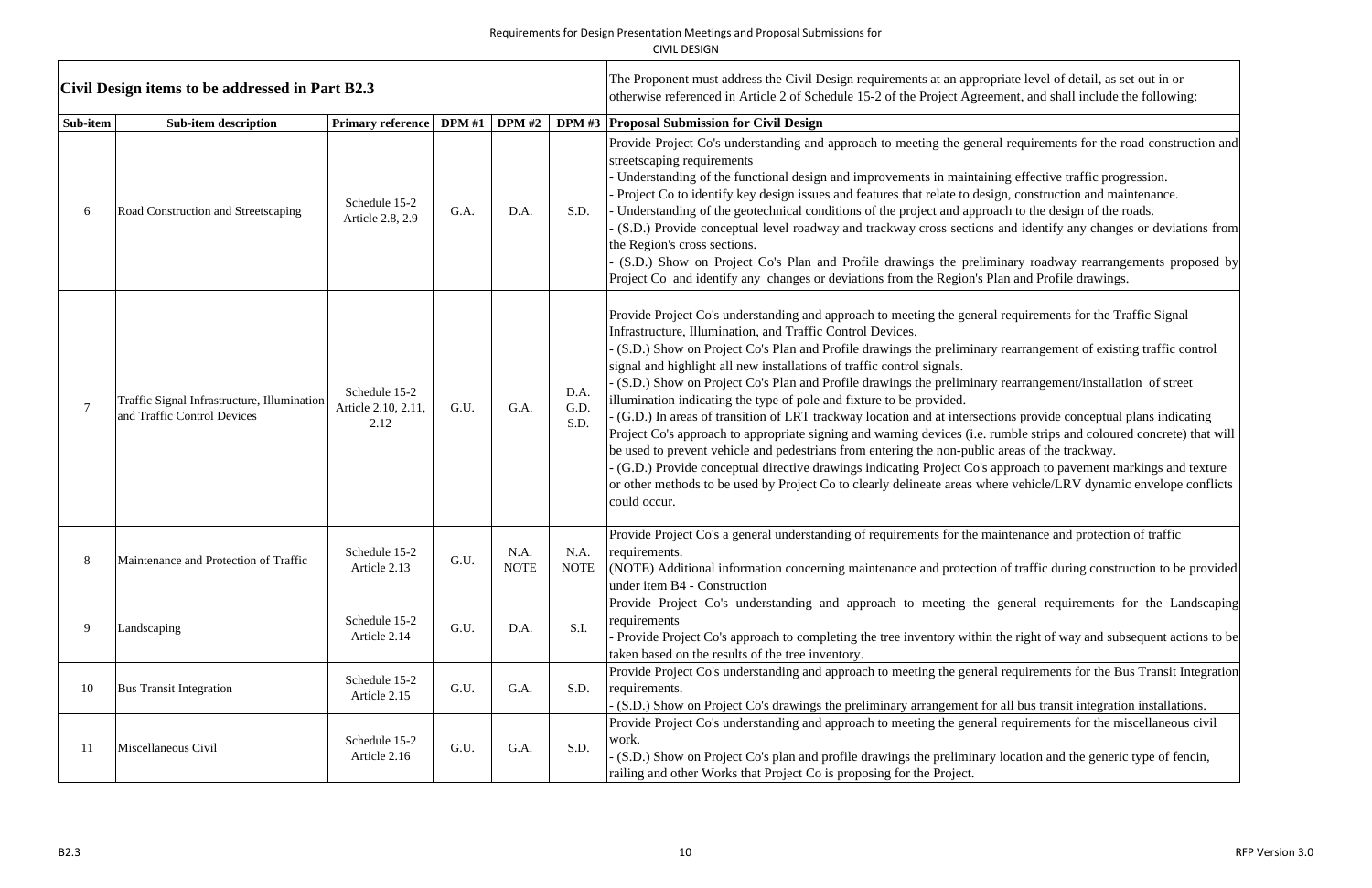|                |                                                           |                              |               |               |      | CIVIL DESIGN                                                                                                                                                                                                                                                                                                                                                                                                                                                                                                  |
|----------------|-----------------------------------------------------------|------------------------------|---------------|---------------|------|---------------------------------------------------------------------------------------------------------------------------------------------------------------------------------------------------------------------------------------------------------------------------------------------------------------------------------------------------------------------------------------------------------------------------------------------------------------------------------------------------------------|
|                | Utility Infrastructure items to be addressed in Part B2.4 |                              |               |               |      | The Proponent must address the Utility Infrastructure design at an a<br>otherwise referenced in Article 3 of Schedule 15-2 of the Project Ag                                                                                                                                                                                                                                                                                                                                                                  |
| Sub-item       | <b>Sub-item description</b>                               | <b>Primary reference</b>     | <b>DPM</b> #1 | <b>DPM #2</b> |      | DPM #3 Proposal Submission for Basis of Design - Utility Infrastructure                                                                                                                                                                                                                                                                                                                                                                                                                                       |
| 1              | Approvals and Permitting                                  | Schedule 15-2<br>Article 3.3 | G.U.          | D.U.          | G.A. | Provide Project Co's understanding and approach to securing the pe<br>works in a timely fashion to support the design and construction sch                                                                                                                                                                                                                                                                                                                                                                    |
| $\overline{2}$ | <b>Public Infrastructure Works</b>                        | Schedule 15-2<br>Article 3.4 | G.U.          | D.U.          | G.A. | Provide Project Co's understanding of the utility infrastructure comp<br>Provide Project Co's approach to identifying on the drawings and a<br>PIW Work and what Work is not PIW Work<br>Provide Project Co's approach to tracking the progress and the co-<br>15-2 Article 19.<br>Provide Project Co's understanding of the issues related to design<br>Work compared to Work which is not PIW Work.                                                                                                         |
| 3              | Utility Design and Relocation - General                   | Schedule 15-2<br>Article 3.5 | G.U.          | G.A.          | D.U. | Provide Project Co's understanding and approach to meeting the gene<br>relocation requirements.<br>Provide Project Co's understanding of Early Works Utility Reloca<br>to Early Works Utility Relocation.<br>-Provide Project Co's understanding of the work included in the util<br>respect to work cited in the utility matrix.<br>Provide Project Co's approach to incorporating the utility matrix w<br>CPM to track utility work.<br>Provide Project Co's approach to maintain the services to the exist |
| 4              | <b>Sanitary Sewer</b>                                     | Schedule 15-2<br>Article 3.6 | G.U.          | G.A.          | G.D. | Provide Project Co's understanding and approach to meeting the general<br>and relocation requirements including the approach for the preparat<br>sewer contributing areas, re-routing and construction requirements.<br>- (G.D.) Provide Project Co's understanding of the geotechnical con<br>and conceptually show on Project Co's plan and profile drawings all<br>dewatering, significant support excavation, or take other special act                                                                   |

appropriate level of detail, as set out in or<br>Agreement, and shall include the following:

permits and approvals for utility infrastructure chedule.

mponent of Public Infrastructure Works (PIW) I specifications what utility infrastructure work is

e Provide Cost of the utility infrastructure PIW Work as per

n and construction of utility infrastructure PIW

general requirements for the utility design and

cation and Project Co's responsibility with respect

tility matrix and Project Co's responsibility with

with the Schedule of Values and the Cost loaded

isting adjacent properties during construction.

general requirements for the sanitary sewer design ation and use of the new and existing sanitary

onditions of the project including the water table all areas which Project Co will have to perform ctions in order to install sanitary lines.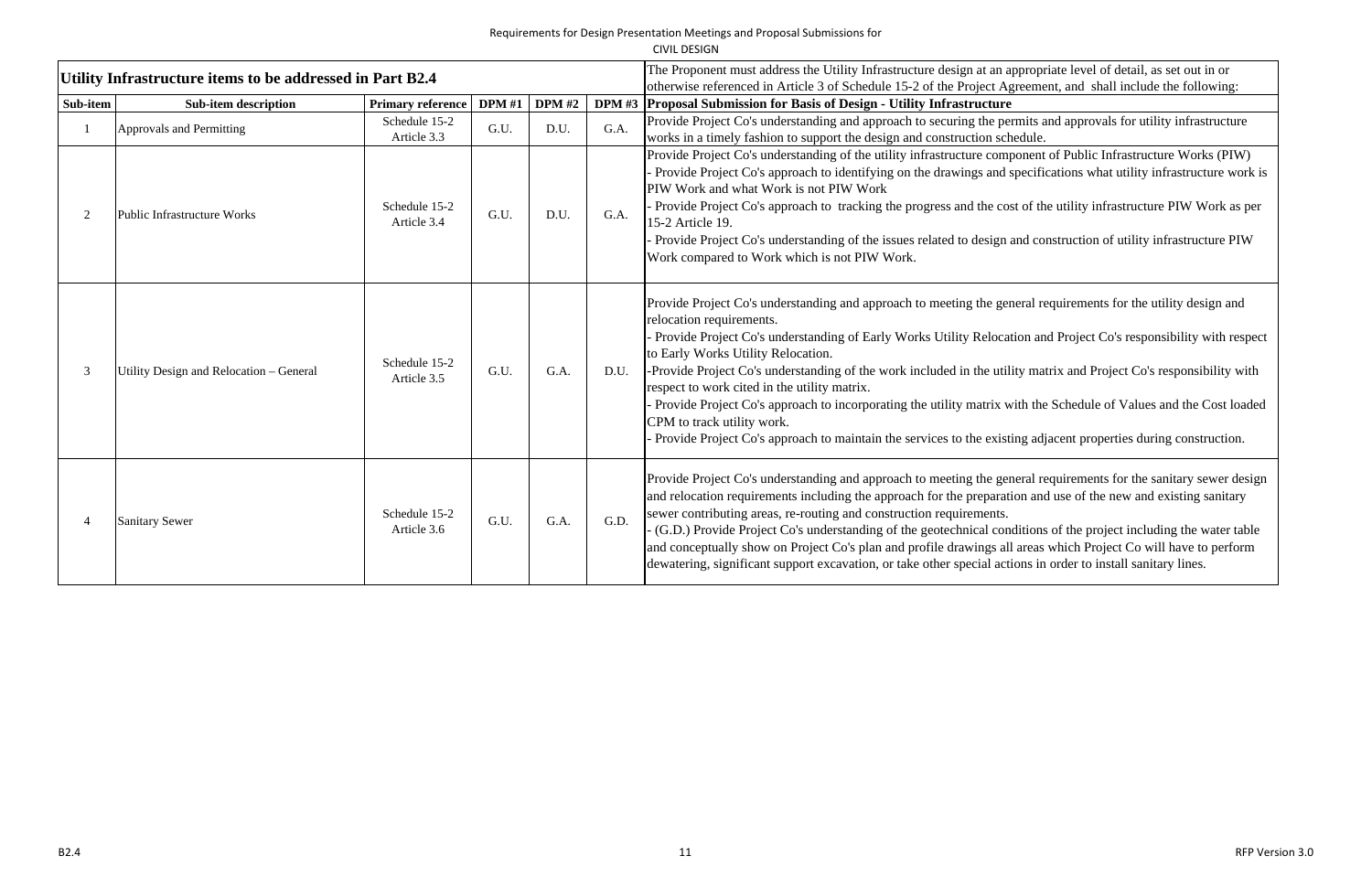|          |                                                           |                                     |               |      |      | CIVIL DESIGN                                                                                                                                                                                                                                                                                                                                                                                                                                                                                                                                                                                                                                                                                                                                                                                                                                                                                                                                                                                                   |
|----------|-----------------------------------------------------------|-------------------------------------|---------------|------|------|----------------------------------------------------------------------------------------------------------------------------------------------------------------------------------------------------------------------------------------------------------------------------------------------------------------------------------------------------------------------------------------------------------------------------------------------------------------------------------------------------------------------------------------------------------------------------------------------------------------------------------------------------------------------------------------------------------------------------------------------------------------------------------------------------------------------------------------------------------------------------------------------------------------------------------------------------------------------------------------------------------------|
|          | Utility Infrastructure items to be addressed in Part B2.4 |                                     |               |      |      | The Proponent must address the Utility Infrastructure design at an appropriate level of detail, as set out in or<br>otherwise referenced in Article 3 of Schedule 15-2 of the Project Agreement, and shall include the following:                                                                                                                                                                                                                                                                                                                                                                                                                                                                                                                                                                                                                                                                                                                                                                              |
| Sub-item | <b>Sub-item description</b>                               | <b>Primary reference</b>            | DPM #1 DPM #2 |      |      | DPM #3 Proposal Submission for Basis of Design - Utility Infrastructure                                                                                                                                                                                                                                                                                                                                                                                                                                                                                                                                                                                                                                                                                                                                                                                                                                                                                                                                        |
|          | Storm Sewer and relocation of Storm Sewers                | Schedule 15-2<br>Article 3.7, 3.8   | G.U.          | G.A. | G.D. | Provide Project Co's understanding and approach to meeting the general requirements for the storm sewer design<br>and relocation requirements<br>Provide Project Co's understanding of the existing drainage system in relation to the future drainage patterns<br>established with the LRT in place<br>Provide Project Co's approach to hydrologic analysis<br>Provide Project Co's approach to stormwater and ground water control at the King Street Grade Separation<br>Provide Project Co's approach to address any the current drainage concerns on existing roadways affected by the<br>Project.<br>(G.D.) Provide understanding of the geotechnical conditions of the Project including the water table and<br>conceptually show on Project Co's plan and profile drawings all areas which Project Co will have to perform<br>dewatering, support excavation, or take other special actions in order to install stormwater sewers.<br>Provide approach for the relocation of the existing storm sewers |
|          | <b>Water Distribution</b>                                 | Schedule 15-2<br>Article 3.9        | G.U.          | G.A. | S.I. | Provide Project Co's understanding and approach to meeting the general requirements for the water distribution<br>relocation requirements.<br>Provide Project Co's approach to address the provision of temporary service to the adjacent properties and for fire<br>protection.<br>Provide Project Co's approach for the relocation of the existing water distribution system.<br>Provide Project Co's approach for the testing of the new or relocated watermains.                                                                                                                                                                                                                                                                                                                                                                                                                                                                                                                                           |
|          | <b>Natural Gas</b>                                        | Schedule 15-2<br>Article 3.10       | G.U.          | G.A. | D.A. | Provide Project Co's understanding and approach to meeting the general requirements for the natural gas relocation<br>requirements                                                                                                                                                                                                                                                                                                                                                                                                                                                                                                                                                                                                                                                                                                                                                                                                                                                                             |
|          | <b>Electrical Distribution</b>                            | Schedule 15-2<br>Article 3.11       | G.U.          | G.A. | S.I. | Provide Project Co's understanding and approach to meeting the general requirements for the electrical distribution<br>relocation requirements<br>Provide Project Co's approach to address the maintenance of the supply to the Wonders of Winter seasonal light<br>display within Waterloo Park                                                                                                                                                                                                                                                                                                                                                                                                                                                                                                                                                                                                                                                                                                               |
| 9        | Telecommunications                                        | Schedule 15-2<br>Article 3.12       | G.U.          | G.A. | D.A. | Provide Project Co's understanding and approach to meeting the general requirements for the telecommunication<br>relocation requirements                                                                                                                                                                                                                                                                                                                                                                                                                                                                                                                                                                                                                                                                                                                                                                                                                                                                       |
| 10       | Service connections and Prospect Sleeves                  | Schedule 15-2<br>Article 3.13, 3.14 | G.U.          | G.A. | G.D. | Provide Project Co's understanding and approach to meeting the general requirements for the service connections<br>and providing prospect sleeves along the alignment.                                                                                                                                                                                                                                                                                                                                                                                                                                                                                                                                                                                                                                                                                                                                                                                                                                         |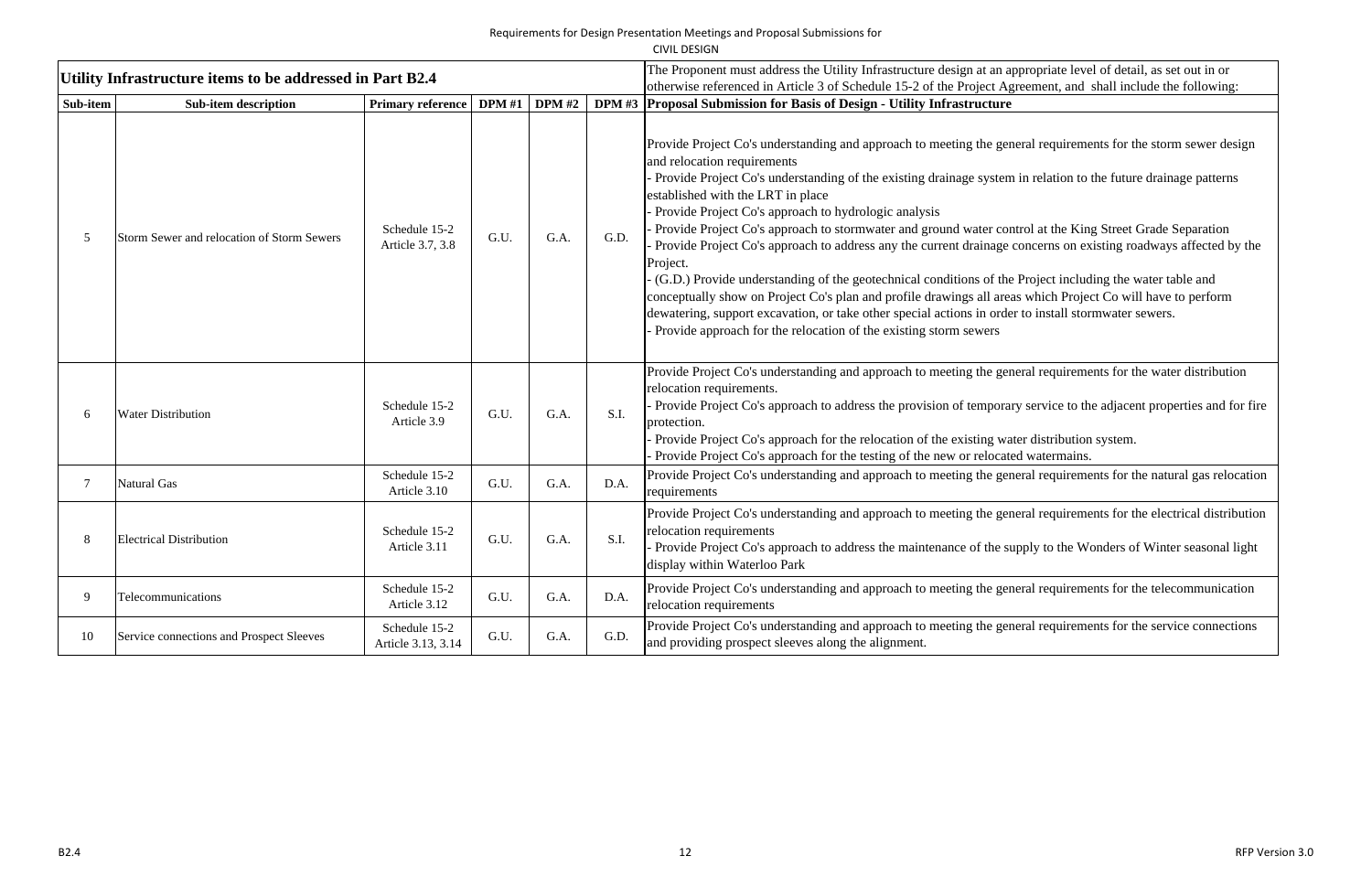CIVIL DESIGN

|                | <b>Environmental Design Criteria items to be addressed in Part B2.5</b> |                               |               |               |      | The Proponent must address the environmental design at an appropriate level of detail, as set out in or otherwise<br>referenced in Article 4 of Schedule 15-2 of the Project Agreement, and shall include the following:                                                                                                 |
|----------------|-------------------------------------------------------------------------|-------------------------------|---------------|---------------|------|--------------------------------------------------------------------------------------------------------------------------------------------------------------------------------------------------------------------------------------------------------------------------------------------------------------------------|
| Sub-item       | <b>Sub-item description</b>                                             | <b>Primary reference</b>      | <b>DPM</b> #1 | <b>DPM</b> #2 |      | DPM #3   Proposal Submission for Basis of Design - Environmental Design Criteria                                                                                                                                                                                                                                         |
|                | Temperature and Humidity                                                | Schedule 15-2<br>Article 4.3  | G.U.          | D.U.          | S.I. | Provide Project Co's understanding of temperature and humidity requirements and identify key equipment or<br>materials in which temperature and humidity will be a key design consideration that will be addressed by Project Co.                                                                                        |
| 2              | Electromagnetic Compatibility                                           | Schedule 15-2<br>Article 4.4  | G.U.          | G.A.          | S.I. | Provide Project Co's understanding and approach to meeting the Electromagnetic Compatibility requirements<br>including the approach for the preparation and use of the Electromagnetic Compatibility Plan.                                                                                                               |
|                | Noise                                                                   | Schedule 15-2<br>Article 4.5  | G.U.          | G.A.          | S.I. | Provide Project Co's understanding and approach to controlling and verifying compliance with the noise<br>requirements.<br>Explain how Project Co's approach will address the noise issues noted in the Region of Waterloo's Rapid Transit<br>Project Environmental Assessment Report.                                   |
|                | Ground-Borne Vibration                                                  | Schedule 15-2<br>Article 4.6  | G.U.          | G.A.          | S.I. | Provide Project Co's understanding and approach to controlling and verifying compliance with the ground borne<br>vibration requirements.<br>Explain how Project Co's approach will address the ground borne vibration issues noted in the Region of<br>Waterloo's Rapid Transit Project Environmental Assessment Report. |
| 5 <sup>5</sup> | Air Quality                                                             | Schedule 15-2<br>Article 4.7  | G.U.          | G.A.          | S.I. | Provide Project Co's understanding and approach complying with the Air Quality requirements                                                                                                                                                                                                                              |
| 6              | <b>Water Quality</b>                                                    | Schedule 15-2<br>Article 4.8  | G.A.          | D.A.          | S.I. | Provide Project Co's understanding and approach to complying with Water Quality requirements                                                                                                                                                                                                                             |
|                | Wind                                                                    | Schedule 15-2<br>Article 4.9  | G.U.          | G.A.          | S.I. | Provide Project Co's understanding and approach to complying with Wind requirements<br>Provide approach for incorporating the Wind requirements into the Operating Program to ensure that the LRT<br>System will not operate if the environmental limits are exceeded.                                                   |
| 8              | Precipitation                                                           | Schedule 15-2<br>Article 4.10 | G.U.          | D.A.          | S.I. | Provide Project Co's understanding and approach to Precipitation requirements<br>Provide approach for incorporating the Precipitation requirements into the Operating Program to ensure that the<br>LRT System will not operate if the environmental limits are exceeded.                                                |
| 9              | <b>Lightning Protection</b>                                             | Schedule 15-2<br>Article 4.11 | G.U.          | G.A.          | D.A. | Provide Project Co's understanding and approach to Lightning Protection requirements<br>Provide approaches to mitigate damage from lightning to the traction power, communication, and train control<br>systems                                                                                                          |
| 10             | Sand, Dust and Other Obstacles                                          | Schedule 15-2<br>Article 4.12 | G.U.          | S.I.          | S.I. | Provide Project Co's understanding and approach to Sand, Dust and Other Obstacles requirements                                                                                                                                                                                                                           |
|                | Contaminated Materials / Hazardous<br>Waste                             | Schedule 15-2<br>Article 4.13 | G.A.          | D.A.          | S.I. | Provide Project Co's understanding and approach to Contaminated Materials / Hazardous Waste requirements<br>Provide a detailed approach to Project Co's preconstruction environmental assessments and investigations<br>Provide a detailed approach to Project Co's Hazardous Material Management Plan                   |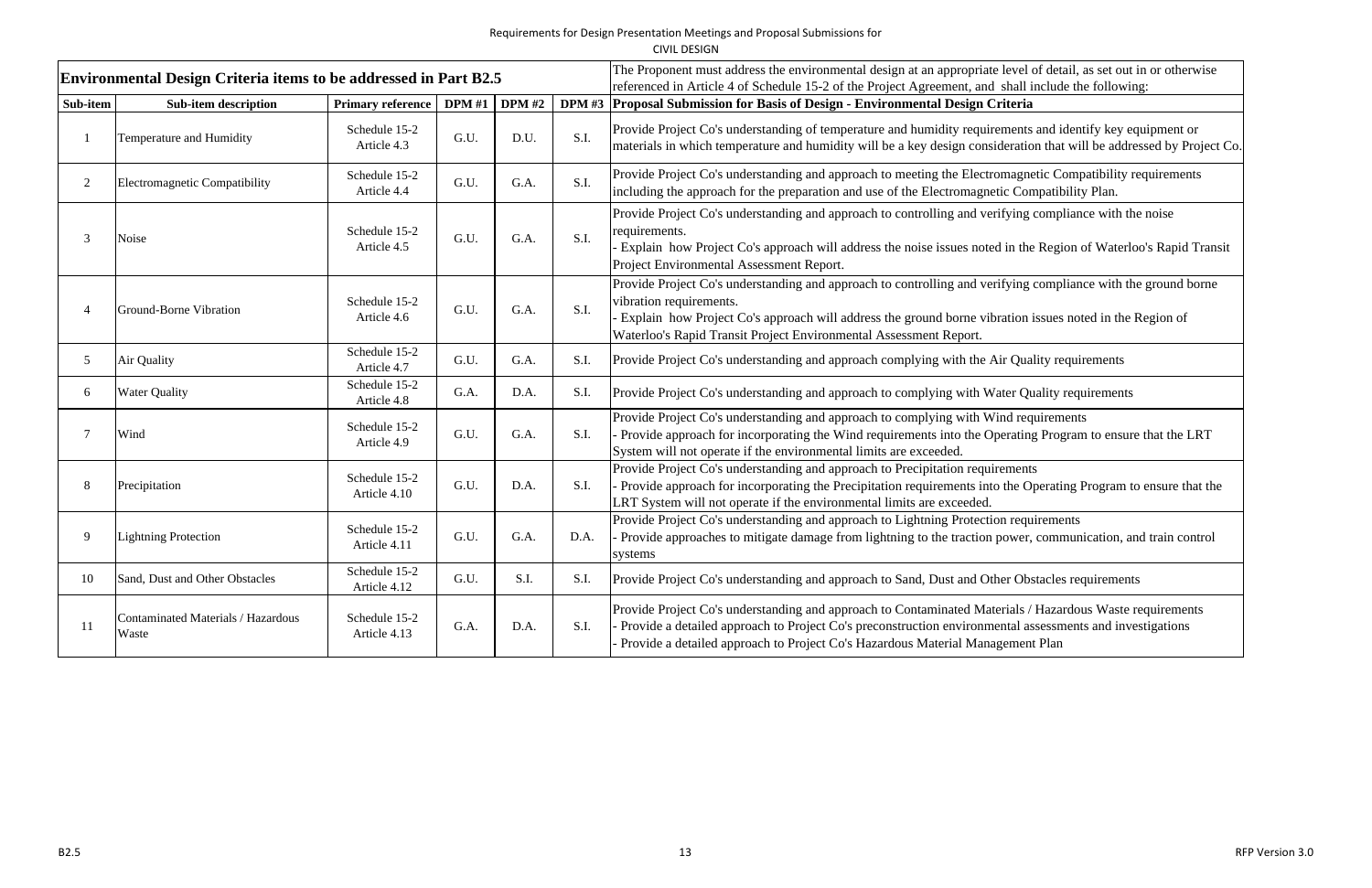|          | <b>Energy Management Plan items to be addressed in Part B2.6</b> |                                                          |        |               | The Proponent must address the Energy Management Plan requirements, at an appropriate level of<br>in or otherwise referenced in Article 7 of Schedule 15-2 of the Project Agreement, and shall inclu |                                                                                                                                                                                                                    |
|----------|------------------------------------------------------------------|----------------------------------------------------------|--------|---------------|------------------------------------------------------------------------------------------------------------------------------------------------------------------------------------------------------|--------------------------------------------------------------------------------------------------------------------------------------------------------------------------------------------------------------------|
| Sub-item | <b>Sub-item description</b>                                      | <b>Primary reference</b>                                 | DPM #1 | <b>DPM</b> #2 |                                                                                                                                                                                                      | <b>DPM #3 Proposal Submission for Energy Management Plan</b>                                                                                                                                                       |
|          | <b>Energy Management Plan</b>                                    | Schedule 15-2<br>Article $7.1(a)$ ,<br>7.1(d) $& 7.1(f)$ | GU     | GA            | SI                                                                                                                                                                                                   | Provide Project Co's understanding and approach to the Energy Management Plan and the role of                                                                                                                      |
|          | <b>Energy Efficiency</b>                                         | Schedule 15-2<br>Article $7.1(b)$                        | GU     | GA            | DA                                                                                                                                                                                                   | Provide Project Co's understanding and identification of major energy use centers<br>- Provide Project Co's approach to minimize energy consumption<br>Detailed approach to providing the Energy Management System |
|          | Utility Billing Arrangements                                     | Schedule 15-2<br>Article $7.1(e)$                        | GU     | GA            | SI                                                                                                                                                                                                   | Provide Project Co's understanding and approach to assist Region with reducing the cost of power                                                                                                                   |

at an appropriate level of detail, as set out<br>reement, and shall include the following:

ent Plan and the role of regeneration.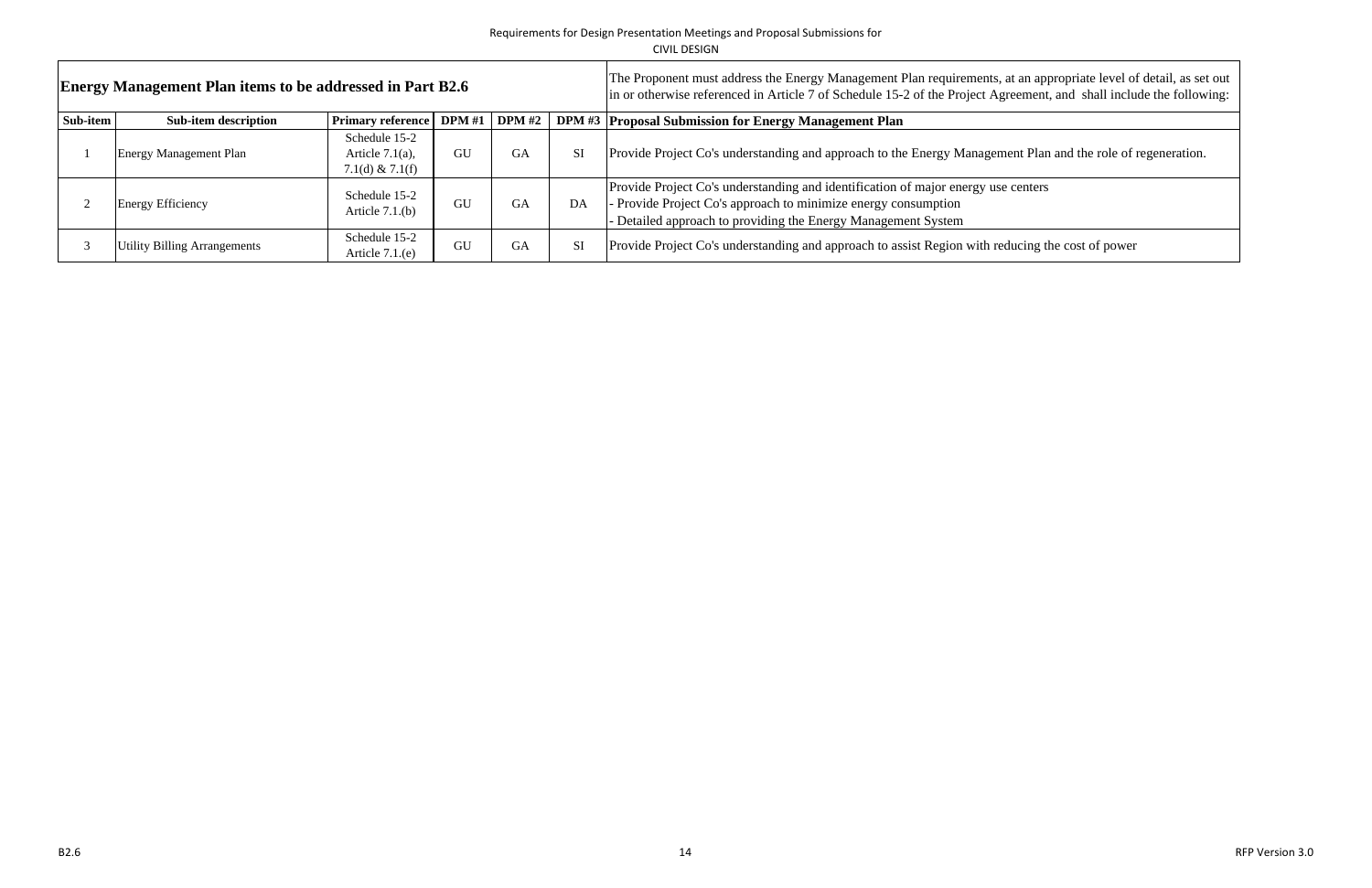|          | Track Alignment and Wayside Vehicle Clearances items to be addressed in Part B2.7 |                                      |               |               |                 | The Proponent must address the Track Alignment and Wayside Clearances design requirements at an appropriate level of<br>detail, as set out in or otherwise referenced in Article 11 of Schedule 15-2 of the Project Agreement, and shall include the<br>following:                                                                                                                                                                                                                                                                                                                                                                                                                                                                                                                                                                      |
|----------|-----------------------------------------------------------------------------------|--------------------------------------|---------------|---------------|-----------------|-----------------------------------------------------------------------------------------------------------------------------------------------------------------------------------------------------------------------------------------------------------------------------------------------------------------------------------------------------------------------------------------------------------------------------------------------------------------------------------------------------------------------------------------------------------------------------------------------------------------------------------------------------------------------------------------------------------------------------------------------------------------------------------------------------------------------------------------|
| Sub-item | <b>Sub-item description</b>                                                       | <b>Primary reference</b>             | <b>DPM</b> #1 | <b>DPM</b> #2 | <b>DPM #3</b>   | Proposal Submission for Basis of Design - Track Alignment and Wayside Clearances                                                                                                                                                                                                                                                                                                                                                                                                                                                                                                                                                                                                                                                                                                                                                        |
|          | <b>Alignment General</b>                                                          | Schedule 15-2<br>Article 11.1        | <b>DU</b>     | <b>GA</b>     | SI              | Provide Project Co's understanding and approach for complying with the general requirements for the design of the track<br>alignment<br>- Provide Project Co's understanding of the physical characteristics of the LRV being provided by the Region and the factors<br>that need to be considered when designing the horizontal and vertical alignments suitable for the LRV.<br>Identify areas which may require a variance and the rationale for the variance.                                                                                                                                                                                                                                                                                                                                                                       |
|          | <b>Baselines</b>                                                                  | Schedule 15-2<br>Article 11.2        | GU            | <b>GA</b>     | SI              | Provide Project Co's understanding of survey control and reference lines and Project Co's approach to establishing and using<br>survey control and reference lines<br>Provide Project Co's general approach to providing wayside signs and mile posts<br>Provide Project Co approach to establishing permanent control points to check track alignment during the term for<br><b>Operations and Maintenance</b>                                                                                                                                                                                                                                                                                                                                                                                                                         |
|          | Horizontal Alignment Criteria                                                     | Schedule 15-2<br>Article 11.3        | GA            | DA            | <b>SD</b>       | Provide Project Co's understanding and approach for complying with the requirements for the horizontal design of the track<br>alignment<br>Provide Project Co's approach to establishing appropriate design speed requirements along the alignment and validating the<br>civil design speed with the actual train speed for LRT and freight railroad trains<br>Identify any areas in which factors other than the horizontal track geometry will dictate the appropriate speed of the train and<br>provide Project Co's approach to those areas.<br>Identify areas along the track where the alignment may induce negative unbalance and Project Co's approach to those areas.<br>(SD) Provide plan and profile drawings with horizontal alignment data tables reflecting Project Co's preliminary solution for<br>the track alignment. |
|          | Vertical Alignment Criteria                                                       | Schedule 15-2<br>Article 11.4        | GA            | DA            | SD <sub>.</sub> | Provide Project Co's understanding and approach for complying with the requirements for the vertical design of the track<br>alignment<br>Provide Project Co's approach to collecting the vertical data needed to integrate the vertical alignment into the urban<br>environment<br>Identify any areas in which factors other than vertical track geometry will dictate the appropriate speed of the train and<br>provide Project Co's approach to those areas.<br>Identify areas along the track where the vertical alignment may control the civil design speed and provide Project Co's<br>approach to those areas.<br>(SD) Provide plan and profile drawings with vertical alignment data reflecting Project Co's preliminary solution for the track<br>alignment.                                                                   |
| 5        | Wayside and Vehicle Clearances                                                    | Schedule 15-2<br>Article 11.5 & 11.6 | GU            | DA            | GD              | Provide Project Co's understanding of the MVDE and other spatial factors not included in the MVDE<br>Provide Project Co's approach for defining the spatial requirements for the other factors and how Project Co will determine<br>the final design dimensions that are included in the construction documents<br>(GD) Provide preliminary directive drawings indicating the spatial requirements for the MVDE and other factors and the<br>typical location of wayside elements.                                                                                                                                                                                                                                                                                                                                                      |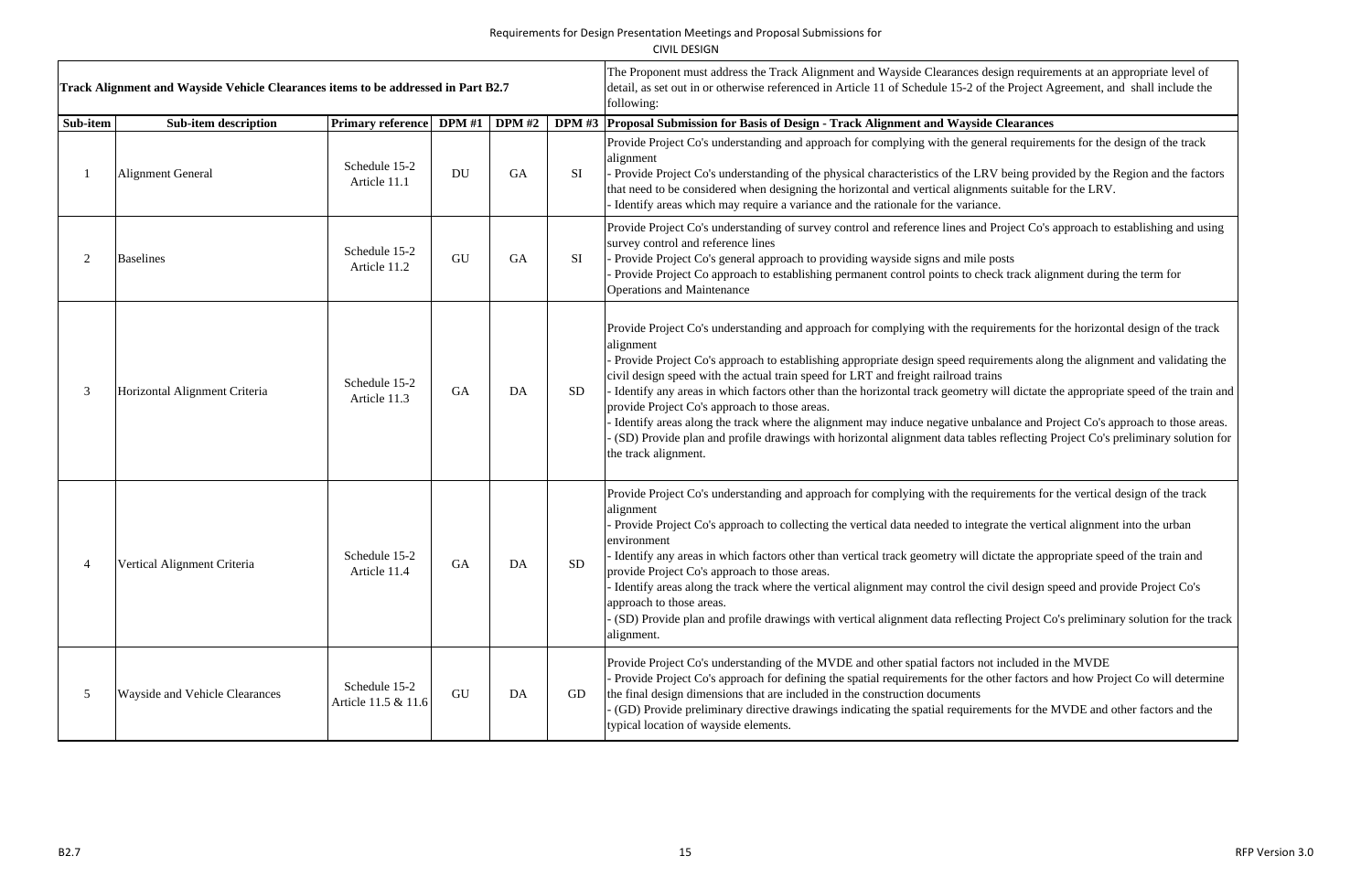| CIVIL DESIGN |
|--------------|
|              |

─ा

|                | <b>LRT Stops and Stop Equipment items to be addressed in Part B2.8</b> |                                     |              |               |      | The Proponent must address the LRT Stops and Stop Equipment design at an appropriate level of detail, as set out in<br>or otherwise referenced in Article 14 of Schedule 15-2 of the Project Agreement, and shall include the following:                                                                                                                                                                                                                                                                            |  |
|----------------|------------------------------------------------------------------------|-------------------------------------|--------------|---------------|------|---------------------------------------------------------------------------------------------------------------------------------------------------------------------------------------------------------------------------------------------------------------------------------------------------------------------------------------------------------------------------------------------------------------------------------------------------------------------------------------------------------------------|--|
| Sub-item       | <b>Sub-item description</b>                                            | Primary reference   DPM #1          |              | <b>DPM</b> #2 |      | DPM #3 Proposal Submission for Basis of Design - LRT Stop and Stop Equipment                                                                                                                                                                                                                                                                                                                                                                                                                                        |  |
|                | Design Guidelines and Design<br>Requirements                           | Schedule 15-2<br>Article 14.2, 14.3 | G.U.<br>G.A. | S.I.          | S.I. | Provide Project Co's understanding and general approach to meeting the design guideline and design requirements<br>for the LRT Stops and Stop equipment                                                                                                                                                                                                                                                                                                                                                             |  |
| 2              | <b>General LRT Stop Requirements</b>                                   | Schedule 15-2<br>Article 14.6       | D.U.         | D.A.          | S.I. | Provide Project Co's understanding and approach to meeting the general requirements for the design of the LRT<br>Stops and Stop equipment<br>Explain how all disciplines will closely coordinate their design activities with each other to ensure<br>that the many different LRT Stop elements are properly interfaced.                                                                                                                                                                                            |  |
| $\mathfrak{Z}$ | Site Access & Egress                                                   | Schedule 15-2<br>Article 14.7       | G.U.         | D.U.          | G.A. | Provide Project Co's understanding and approach to Site Access & Egress requirements                                                                                                                                                                                                                                                                                                                                                                                                                                |  |
|                | Platforms & Shelters Design<br>Requirements                            | Schedule 15-2<br>Article 14.8       | G.U.         | G.D.          | S.I. | Provide Project Co's understanding of Platforms & Shelters Design Requirements<br>- (GD) Provide Preliminary directive drawings indicating materials and general arrangement for typical side and<br>central platform                                                                                                                                                                                                                                                                                               |  |
| 5              | Design Elements of Continuity and<br>Variability                       | Schedule 15-2<br>Article 14.9       | G.U.         | G.D.          | S.I. | Provide Project Co's understanding of Design Elements of Continuity and Variability requirements<br>(GD) Provide preliminary concept drawings indicating Project Co's approach to elements of continuity and<br>elements which will vary.                                                                                                                                                                                                                                                                           |  |
| 6              | Specific LRT Stop requirements (by<br>location)                        | Schedule 15-2<br>Article 14.10      | G.U.         | D.U.          | S.D. | Provide Project Co's approach and demonstration of Specific LRT Stop requirements (by location)<br>(SD) Provide site specific concept plans and elevations for each of the LRT Stops. All Stop elements including<br>OCS, light poles, cabinets, canopies, shelters etc. shall be depicted on the concept plans                                                                                                                                                                                                     |  |
|                | Security Considerations                                                | Schedule 15-2<br>Article 14.11      | G.U.         | G.A           | S.I. | Provide Project Co's understanding and approach to complying with the security considerations requirements                                                                                                                                                                                                                                                                                                                                                                                                          |  |
| 8              | Structural                                                             | Schedule 15-2<br>Article 14.12      | G.U.         | G.A           | S.I. | Provide Project Co's understanding and approach to Structural requirements                                                                                                                                                                                                                                                                                                                                                                                                                                          |  |
| 9              | Mechanical and Electrical Systems                                      | Schedule 15-2<br>Article 14.13      | G.U.<br>G.A. | G.D.          | S.I. | Provide Project Co's understanding and approach to Mechanical and Electrical Systems requirements<br>(GD) Provide approach for platform heating and indicate areas which will be covered on a preliminary directive<br>drawing.<br>(GD) Provide preliminary single line diagram for power cabinets at LRT Stops<br>(GD) Provide preliminary directive drawings for LRT Stops, including access areas and platform zone, showing<br>the proposed illumination and indicate general appearance of poles and fixtures. |  |
| 10             | Materials & Finishes                                                   | Schedule 15-2<br>Article 14.14      | G.A.         | D.A.<br>G.D.  | S.I. | Provide Project Co's understanding and approach to Materials & Finishes requirements<br>(GD) Provide preliminary directive drawings for the LRT Stops indicating the materials that will be used in each<br>type of LRT Stop.                                                                                                                                                                                                                                                                                       |  |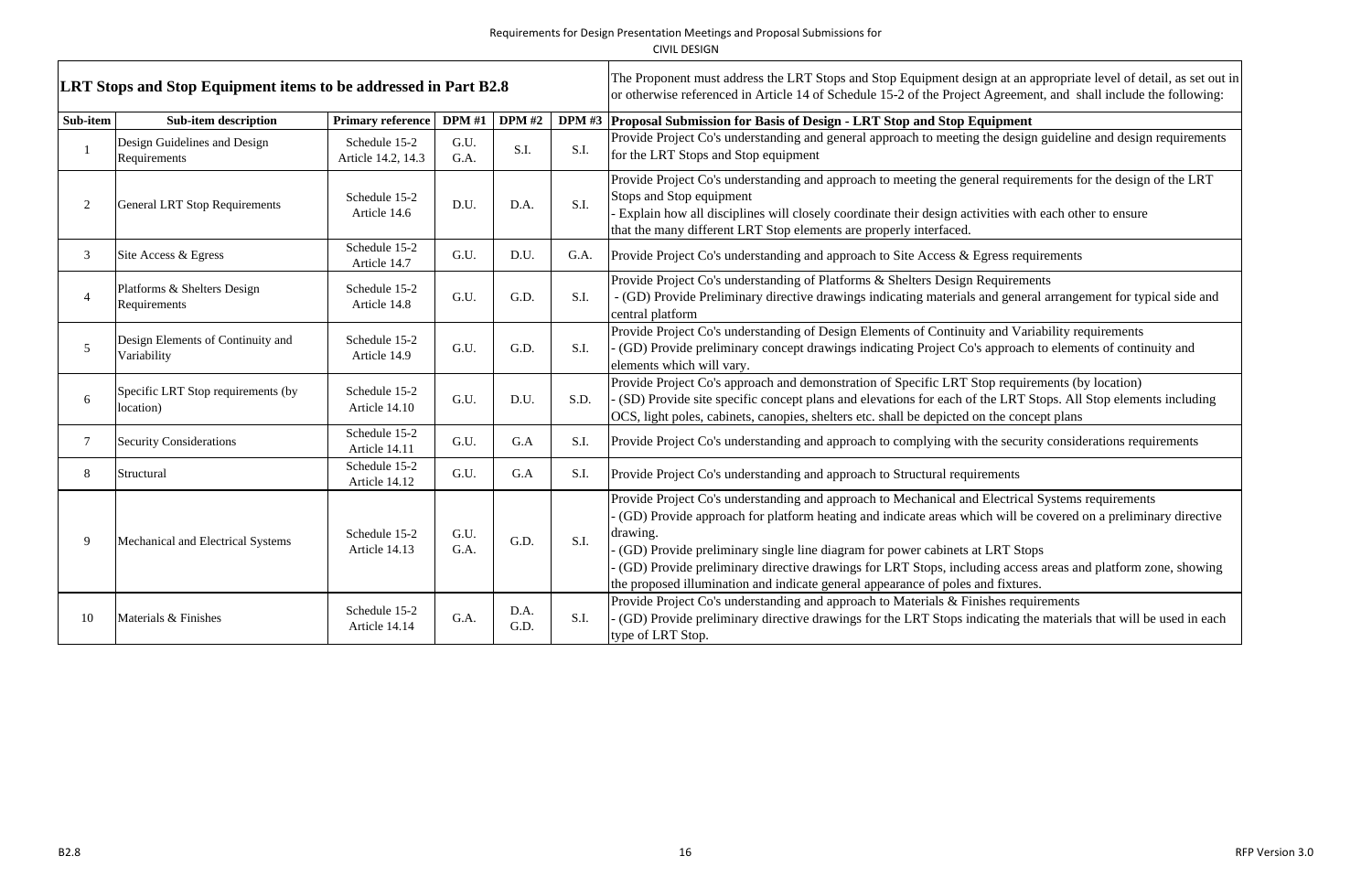CIVIL DESIGN

|                | Structures items to be addressed in Part B2.9                                      |                                              |               |               |      | The Proponent must address the requirements for Structures at an appropriate level of detail, as set out in or<br>otherwise referenced in Article 15 of Schedule 15-2 of the Project Agreement, and shall include the following:                                                                                                                                                                                                                                                                                                                                                                                                                                                                                                          |
|----------------|------------------------------------------------------------------------------------|----------------------------------------------|---------------|---------------|------|-------------------------------------------------------------------------------------------------------------------------------------------------------------------------------------------------------------------------------------------------------------------------------------------------------------------------------------------------------------------------------------------------------------------------------------------------------------------------------------------------------------------------------------------------------------------------------------------------------------------------------------------------------------------------------------------------------------------------------------------|
| Sub-item       | <b>Sub-item description</b>                                                        | Primary reference                            | <b>DPM</b> #1 | <b>DPM</b> #2 |      | <b>DPM #3 Proposal Submission - Structures</b>                                                                                                                                                                                                                                                                                                                                                                                                                                                                                                                                                                                                                                                                                            |
|                | General Requirements and Design Codes<br>and Standards                             | Schedule 15-2<br>Article 15.1                | G.U.          | G.D.          | S.D. | Provide Project Co's understanding of the general requirements and Design Codes and Standards<br>for structures<br>(GD) Provide concept drawings indicating Project Co's approach for each of the new or existing structures to be<br>constructed, replaced, widened, modified, strengthened or rehabilitated.<br>(GD) Provide conceptual drawings indicating Project Co's approach for the King Street Grade Separation Structure including<br>retaining walls, adjacent landscaping areas and foundations.<br>(SD) Provide preliminary drawings indicating Project Co's approach for the King Street Grade Separation Structure<br>including retaining walls and foundations.                                                           |
| $\overline{2}$ | Design Loads, Design Service Life, Load<br><b>Factors and Loading Combinations</b> | Schedule 15-2<br>Article 15.3, 15.4,<br>15.6 | G.U.          | G.A.          | D.U. | Provide Project Co's understanding of the Design Loads, Design Life, Load Factors and Loading combinations                                                                                                                                                                                                                                                                                                                                                                                                                                                                                                                                                                                                                                |
|                | <b>LRT Ancillary Structures</b>                                                    | Schedule 15-2<br>Article 15.5                | G.U.          | G.D.          | S.D. | Provide Project Co's understanding of the LRT Ancillary Structures<br>Approach to determine the wind pressure, pole locations, span length, clearance limitations and foundation design<br>for the OCS and other pole structures<br>Approach to designing slab track (embedded and DF track)<br>Approach to the design of retaining walls<br>(GD) provide preliminary standard drawings for each type of embedded or slab track configuration.<br>(GD) Provide preliminary standard drawings for each type of LRT Stop platform slab/structure.<br>(SD) Show on Project Co's plan and profile drawings the location of each retaining wall and noise wall and<br>indicate the general structural type of construction for each structure. |
|                | Materials                                                                          | Schedule 15-2<br>Article 15.7                | G.U.          | D.A.          | S.I. | Provide Project Co's understanding of the requirements for structural materials and approach to selecting materials<br>which also comply with the corrosion control requirements in Article 18.                                                                                                                                                                                                                                                                                                                                                                                                                                                                                                                                           |
| 5              | <b>Culverts and Existing Bridges</b>                                               | Schedule 15-2<br>Article 15.8, 15.9          | G.U.          | D.A.          | S.I. | Provide Project Co's understanding and approach of the Culverts and Existing Bridges<br>Provide a general understanding of the existing structures that Project Co needs to replace, widen,<br>modify, strengthen or rehabilitate.<br>Provide detailed approach to inspection of existing structures needed to be constructed, replaced, widened, modified,<br>strengthened or rehabilitated.                                                                                                                                                                                                                                                                                                                                             |
| 6              | <b>Special Design Considerations</b>                                               | Schedule 15-2<br>Article 15.10               | G.U.          | D.U.          | S.I. | Provide Project Co's understanding of the Special Design Considerations                                                                                                                                                                                                                                                                                                                                                                                                                                                                                                                                                                                                                                                                   |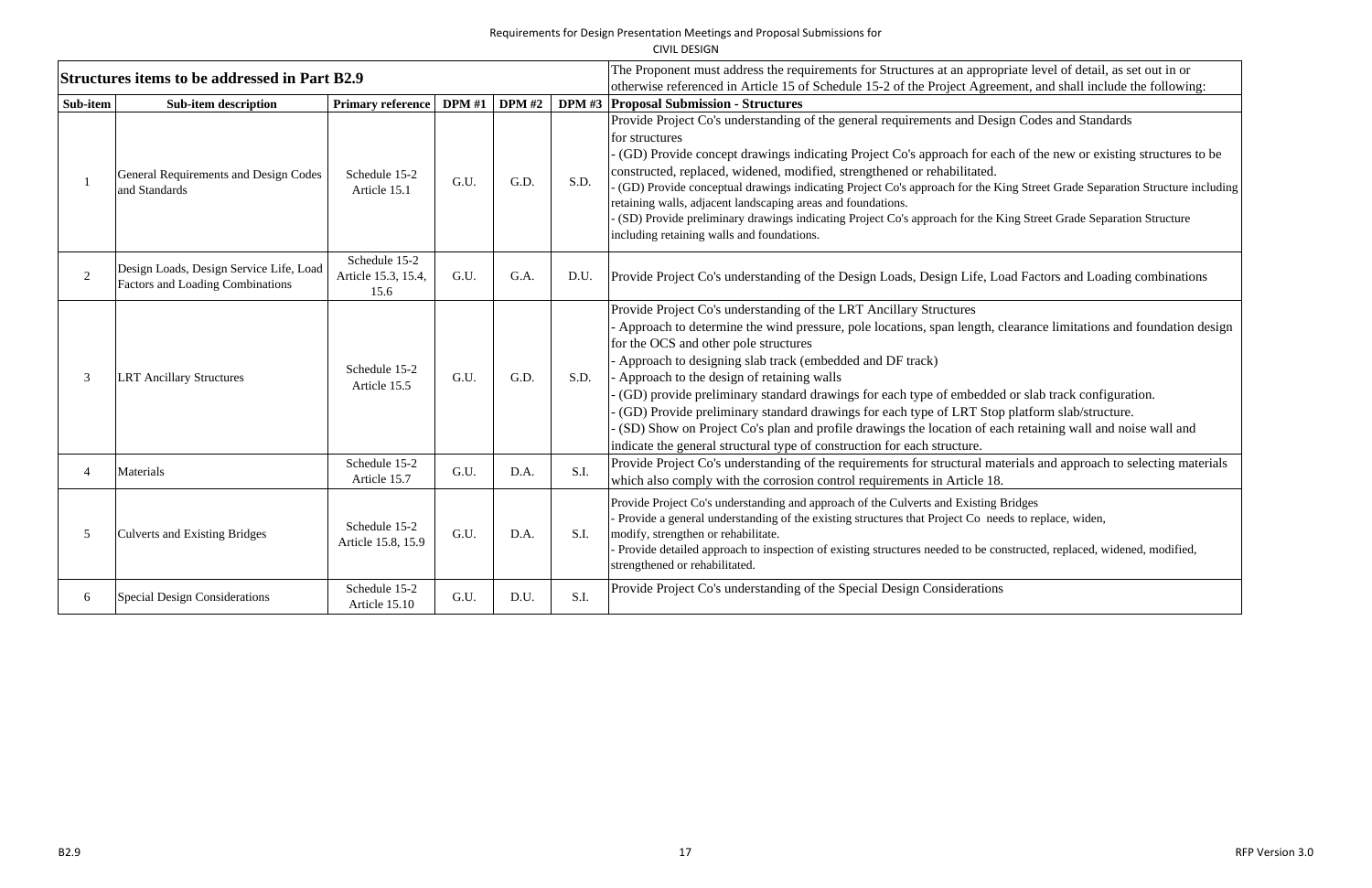|                                                                                                   |                                 |                                                                             |               |              |      | CIVIL DESIGN                                                                                                                                                                                                                                                                                                                                                                                                                                                                                                                                                                                                                                                                                                                                                                                                                                                                                                                                                                                                                                                                                                                                                                                                                                                                                                       |  |
|---------------------------------------------------------------------------------------------------|---------------------------------|-----------------------------------------------------------------------------|---------------|--------------|------|--------------------------------------------------------------------------------------------------------------------------------------------------------------------------------------------------------------------------------------------------------------------------------------------------------------------------------------------------------------------------------------------------------------------------------------------------------------------------------------------------------------------------------------------------------------------------------------------------------------------------------------------------------------------------------------------------------------------------------------------------------------------------------------------------------------------------------------------------------------------------------------------------------------------------------------------------------------------------------------------------------------------------------------------------------------------------------------------------------------------------------------------------------------------------------------------------------------------------------------------------------------------------------------------------------------------|--|
| <b>Operations, Maintenance and Storage Facility items to be addressed in Part</b><br><b>B2.10</b> |                                 |                                                                             |               |              |      | The Proponent must address the Operations, Maintenance, and Storage Facility (OMSF) design requirements at an<br>appropriate level of detail, as set out in or otherwise referenced in Article 16 of Schedule 15-2 of the Project<br>Agreement, and shall include the following:                                                                                                                                                                                                                                                                                                                                                                                                                                                                                                                                                                                                                                                                                                                                                                                                                                                                                                                                                                                                                                   |  |
| Sub-item                                                                                          | <b>Sub-item description</b>     | <b>Primary reference</b>                                                    | DPM #1 DPM #2 |              |      | DPM #3 Proposal Submission for Basis of Design - Operations, Maintenance, and Storage Facility                                                                                                                                                                                                                                                                                                                                                                                                                                                                                                                                                                                                                                                                                                                                                                                                                                                                                                                                                                                                                                                                                                                                                                                                                     |  |
|                                                                                                   | <b>General Requirements</b>     | Schedule 15-2<br>Article 16.1, 16.3,<br>16.4, 16.6, 16.7,<br>16.8, and 16.9 | D.U.          | D.A.<br>G.D. | S.D. | Provide Project Co's understanding and approach for complying with the general requirements for the design of the<br><b>OMSF</b><br>Provide Project Co's approach to functional planning, including the expansion provisions for Stage 2 LRT Project and<br>any deferrals of components provided for the Stage 1 LRT Project related to providing the ultimate capacity requirement for<br>33 LRVs, and identification of spatial requirements for the LRV Maintenance and Repair shop, Support Shops,<br>Wayside System Maintenance and Repair, LRV Car Wash, Central Control Facility, Material and spare part storage,<br>administration facility and offices and the storage yard for the LRT vehicles.<br>Provide Project Co's approach for achieving LEED Silver Certification.<br>(G.D.) Provide Project Co's preliminary site plan and building foot prints for the OMSF indicating how the<br>preliminary plans meet the functional requirements and any deferred tracks or other elements with respect to Stage 1 LRT<br>and the ultimate capacity.<br>(S.D.) Provide advanced preliminary site plans showing all significant elements such as tracks, OCS, TPSS,<br>emergency generators, storage/fueling areas, roads, buildings, major ductbanks, security, and environmental<br>mitigation measures. |  |
| 2                                                                                                 | LRV Maintenance and Repair Shop | Schedule 15-2<br>Article 16.10                                              | D.U.          | D.A.<br>G.D. | S.D. | Provide Project Co's understanding and approach for complying with the general requirements for the design of the<br>LRV Maintenance and Repair Shop<br>Provide Project Co's understanding of the activities that will occur in the LRV Maintenance and Repair Shop and<br>approach to the general arrangement of the LRV Maintenance and Repair shop.<br>(G.D.) Provide Project Co's preliminary floor plans and building elevations for the LRV Maintenance and Repair<br>Shop.<br>(S.D.) provide advanced preliminary floor plans, building sections, and elevations indicating key elements such as<br>work positions, circulation, as well as materials and finishes to be used in the construction of the LRV Maintenance<br>and Repair shop.                                                                                                                                                                                                                                                                                                                                                                                                                                                                                                                                                                |  |
| 3                                                                                                 | <b>Support Shops</b>            | Schedule 15-2<br>Article 16.11                                              | D.U.          | D.A.<br>G.D. | S.D. | Provide Project Co's understanding and approach for complying with the general requirements for the design of the<br><b>Support Shops</b><br>For each of the support shops cited in this Article, provide Project Co's approach indicating what level of support<br>services will be provided at the OMSF and what support services will be provided off site.<br>Provide Project Co's approach to the Support Shop Operating Philosophy and how that philosophy will be<br>addressed in the design of the support shops.<br>(G.D.) Provide Project Co's preliminary floor plans and building elevations for the Support Shops.<br>(S.D.) Provide advanced preliminary floor plans, building sections, and elevations indicating key elements such as<br>work positions, equipment, circulation, storage areas as well as materials and finishes to be used in the construction<br>of the Support Shops.                                                                                                                                                                                                                                                                                                                                                                                                           |  |

| acility (OMSF) design requirements at an<br>16 of Schedule 15-2 of the Project                                                                                                                   |
|--------------------------------------------------------------------------------------------------------------------------------------------------------------------------------------------------|
| and Storage Facility                                                                                                                                                                             |
| general requirements for the design of the                                                                                                                                                       |
| nsion provisions for Stage 2 LRT Project and<br>oviding the ultimate capacity requirement for<br>ance and Repair shop, Support Shops,<br>rol Facility, Material and spare part storage,<br>eles. |
| ts for the OMSF indicating how the<br>or other elements with respect to Stage 1 LRT                                                                                                              |
| elements such as tracks, OCS, TPSS,<br>tbanks, security, and environmental                                                                                                                       |
| general requirements for the design of the                                                                                                                                                       |
| e LRV Maintenance and Repair Shop and<br>r shop.<br>ions for the LRV Maintenance and Repair                                                                                                      |
| elevations indicating key elements such as<br>i the construction of the LRV Maintenance                                                                                                          |
| general requirements for the design of the                                                                                                                                                       |
| approach indicating what level of support<br>provided off site.<br>ny and how that philosophy will be                                                                                            |
| ions for the Support Shops.<br>elevations indicating key elements such as<br>and finishes to be used in the construction                                                                         |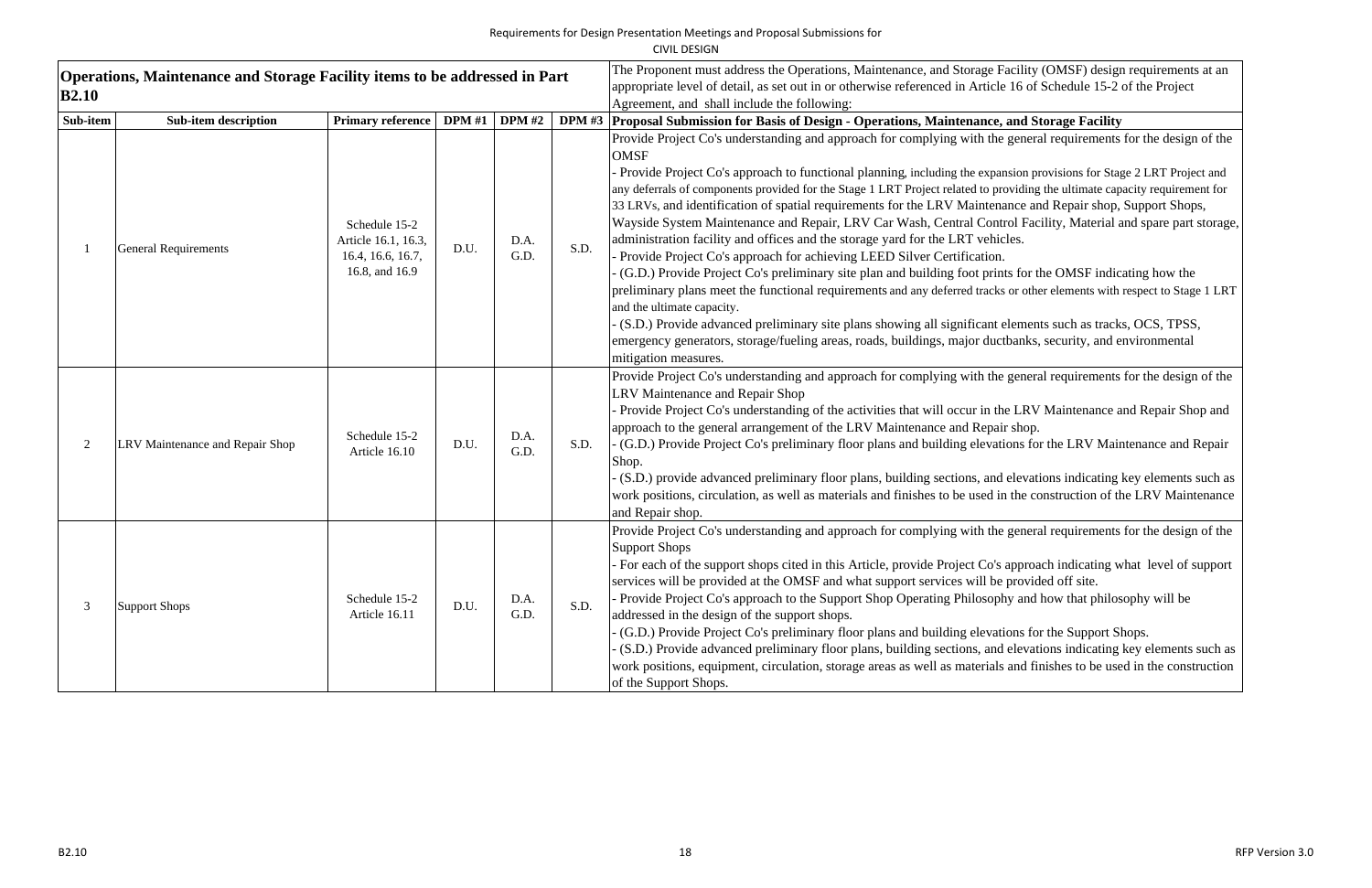|              |                                                                                   |                                |                                                                                                                                                                                                       |              |      | CIVIL DESIGN                                                                                                                                                                                                                                                                                                                                                                                                                                                                                                                                                                                                   |
|--------------|-----------------------------------------------------------------------------------|--------------------------------|-------------------------------------------------------------------------------------------------------------------------------------------------------------------------------------------------------|--------------|------|----------------------------------------------------------------------------------------------------------------------------------------------------------------------------------------------------------------------------------------------------------------------------------------------------------------------------------------------------------------------------------------------------------------------------------------------------------------------------------------------------------------------------------------------------------------------------------------------------------------|
| <b>B2.10</b> | <b>Operations, Maintenance and Storage Facility items to be addressed in Part</b> |                                | The Proponent must address the Operations, Maintenance, and Storage F<br>appropriate level of detail, as set out in or otherwise referenced in Article<br>Agreement, and shall include the following: |              |      |                                                                                                                                                                                                                                                                                                                                                                                                                                                                                                                                                                                                                |
| Sub-item     | Sub-item description                                                              | <b>Primary reference</b>       | <b>DPM</b> #1                                                                                                                                                                                         | DPM#2        |      | DPM #3   Proposal Submission for Basis of Design - Operations, Maintenance,                                                                                                                                                                                                                                                                                                                                                                                                                                                                                                                                    |
|              | Wayside Systems Maintenance and<br><b>Repair Facility</b>                         | Schedule 15-2<br>Article 16.12 | D.U.                                                                                                                                                                                                  | D.A.<br>G.D. | S.D. | Provide Project Co's understanding and approach for complying with the<br>Wayside Systems Maintenance and Repair Facility(s)<br>- For each of the Wayside Systems Maintenance and Repair Facility serv.<br>services will be provided at the OMSF and what services will be provide<br>- (G.D.) Provide Project Co's preliminary floor plans and building elevati<br>and Repair Facility.<br>- (S.D.) provide advanced preliminary floor plans, building sections, and<br>work positions, equipment, circulation, storage areas as well as materials<br>of the Wayside Systems Maintenance and Repair Facility. |

Facility (OMSF) design requirements at an allevel 16 of Schedule 15-2 of the Project

## and Storage Facility

expedience Propide project conducts for the design of the

- rices cited in this Article, provide what ed off site.
- ions for the Wayside Systems Maintenance

elevations indicating key elements such as and finishes to be used in the construction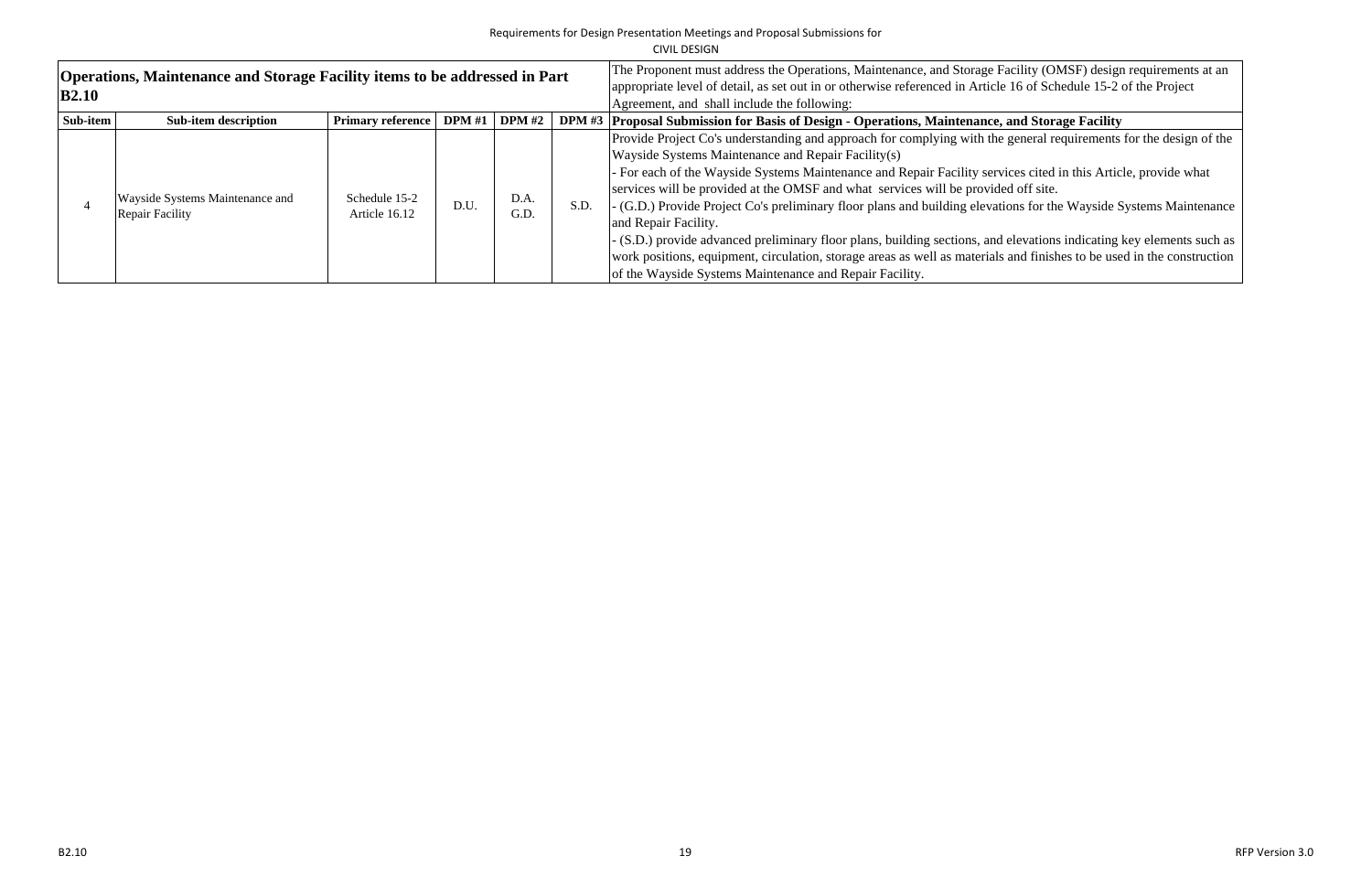| <b>B2.10</b> | Operations, Maintenance and Storage Facility items to be addressed in Part |                                           |               |                   |               | The Proponent must address the Operations, Maintenance, and Storage Facility (OMSF) design requirements at an<br>appropriate level of detail, as set out in or otherwise referenced in Article 16 of Schedule 15-2 of the Project<br>Agreement, and shall include the following:                                                                                                                                                                                                                                                                                                                                                                                                                                        |
|--------------|----------------------------------------------------------------------------|-------------------------------------------|---------------|-------------------|---------------|-------------------------------------------------------------------------------------------------------------------------------------------------------------------------------------------------------------------------------------------------------------------------------------------------------------------------------------------------------------------------------------------------------------------------------------------------------------------------------------------------------------------------------------------------------------------------------------------------------------------------------------------------------------------------------------------------------------------------|
| Sub-item     | <b>Sub-item description</b>                                                | <b>Primary reference</b>                  | <b>DPM</b> #1 | <b>DPM</b> #2     | <b>DPM #3</b> | Proposal Submission for Basis of Design - Operations, Maintenance, and Storage Facility                                                                                                                                                                                                                                                                                                                                                                                                                                                                                                                                                                                                                                 |
|              | <b>LRV Car Wash</b>                                                        | Schedule 15-2<br>Article 16.13            | D.U.          | D.A.<br>G.D.      | S.D.          | Provide Project Co's understanding and approach for complying with the general requirements for the design of the<br>LRV Car Wash including environmental requirements<br>Provide Project Co's approach to exterior and interior car cleaning<br>Provide Project Co's approach to under car cleaning.<br>(G.D.) Provide Project Co's preliminary site layouts the LRV Car Wash and any under car cleaning areas.<br>(S.D.) provide advanced preliminary site layouts for building sections, and elevations indicating key elements such<br>as cleaning equipment and water treatment, and cleaning areas well as materials and finishes to be used in the<br>construction of the LRV Car Wash and other cleaning areas. |
| 6            | <b>Central Control Facility</b>                                            | Schedule 15-2<br>Article 16.14            | G.U.          | <b>GA</b><br>G.D. | S.I.          | Provide Project Co's understanding and general approach for providing the space and support spaces for the Central<br><b>Control Facility</b><br>Provide Project Co's approach to modular design<br>Provide Project Co's approach to providing visual oversight of the yard and yard leads.<br>(G.D.) Provide Project Co's room layouts with a focus on electrical and mechanical installations for the Central<br>Control Facility and support spaces.                                                                                                                                                                                                                                                                 |
|              | <b>OMSF</b> Communications                                                 | Schedule 15-2<br>Article 16.15            | G.U.          | <b>GA</b><br>G.D. | S.I.          | Provide Project Co's understanding and general approach for providing communications for the OMSF.<br>(G.D.) Provide Project Co's concept design for the OMSF communication installations with a focus on location of<br>communication cases/houses and communication ductbanks as well as the general arrangement of communication<br>installations.                                                                                                                                                                                                                                                                                                                                                                   |
|              | Security                                                                   | Schedule 15-2<br>Article 16.16            | G.U.          | <b>GA</b><br>G.D. | S.I.          | Provide Project Co's understanding and general approach for providing for site security for the OMSF.<br>(G.D.) Provide Project Co's concept design for the security installations for the OMSF with a focus on location of<br>guard booths, fences, gates, CCTV coverage, and other security related installations.                                                                                                                                                                                                                                                                                                                                                                                                    |
|              | Hazardous and Toxic Materials Storage<br>and Fuel Storage.                 | Schedule 15-2<br>Article 16.17 &<br>16.19 | G.U.          | <b>GA</b><br>G.D. | S.I.          | Provide Project Co's understanding and general approach for handling hazardous and toxic materials in the OMSF or<br>elsewhere on the project if applicable.<br>(G.D.) Provide Project Co's a list of hazardous and toxic materials that are anticipated to be used by Project Co and<br>the location where these materials will be stored.                                                                                                                                                                                                                                                                                                                                                                             |
| 10           | Drainage and Services                                                      | Schedule 15-2<br>Article 16.18            | G.U.          | <b>GA</b><br>G.D. | S.I.          | Provide Project Co's understanding and general approach for handling site drainage issues.<br>(G.D.) Provide Project Co's concept design for the site drainage with a focus on drainage provision that may<br>require decontamination elements.                                                                                                                                                                                                                                                                                                                                                                                                                                                                         |
| 11           | Service Roads and Aisles                                                   | Schedule 15-2<br>Article 16.20            | G.U.          | GA<br>G.D.        | S.I.          | Provide Project Co's understanding and general approach for providing service roads and aisles for the OMSF<br>(G.D.) Provide Project Co's concept design for service roads and aisles and the type of pavement materials to be<br>used as well as the related thicknesses.                                                                                                                                                                                                                                                                                                                                                                                                                                             |
| 12           | Material and Spare Parts Storage                                           | Schedule 15-2<br>Article 16.21            | G.U.          | GA<br>G.D.        | S.I.          | Provide Project Co's understanding and general approach related to material and spare parts storage.<br>(G.D.) Provide Project Co's concept design for materials and spare part storage spaces and structures.                                                                                                                                                                                                                                                                                                                                                                                                                                                                                                          |
| 13           | Administration Facility and Offices                                        | Schedule 15-2<br>Article 16.22            | G.U.          | GA<br>G.D.        | S.I.          | Provide Project Co's understanding and general approach related to Administration Facility and Offices.<br>(G.D.) Provide Project Co's concept design for Administration and office spaces and support spaces.                                                                                                                                                                                                                                                                                                                                                                                                                                                                                                          |
| 14           | Maintenance Management Information<br>System                               | Schedule 15-2<br>Article 16.23            | G.U.          | GA<br>G.D.        | D.A.          | Provide Project Co's understanding and general approach related to the Maintenance Management Information<br>System (MMIS)<br>(G.D.) Provide Project Co's concept design for support spaces for the MMIS.<br>Provide a detailed approach to the Maintenance Management Information System (MMIS)                                                                                                                                                                                                                                                                                                                                                                                                                        |

| acility (OMSF) design requirements at an<br>16 of Schedule 15-2 of the Project                                               |
|------------------------------------------------------------------------------------------------------------------------------|
| and Storage Facility                                                                                                         |
| general requirements for the design of the                                                                                   |
| and any under car cleaning areas.<br>and elevations indicating key elements such<br>naterials and finishes to be used in the |
| he space and support spaces for the Central                                                                                  |
| and yard leads.<br>mechanical installations for the Central                                                                  |
| ommunications for the OMSF.<br>on installations with a focus on location of                                                  |
| e general arrangement of communication                                                                                       |
| or site security for the OMSF.                                                                                               |
| for the OMSF with a focus on location of<br>installations.                                                                   |
| izardous and toxic materials in the OMSF or                                                                                  |
| are anticipated to be used by Project Co and                                                                                 |
| te drainage issues.                                                                                                          |
| focus on drainage provision that may                                                                                         |
| ervice roads and aisles for the OMSF                                                                                         |
| and the type of pavement materials to be                                                                                     |
| rial and spare parts storage.                                                                                                |
| storage spaces and structures.<br>tion Facility and Offices.                                                                 |
| ces and support spaces.                                                                                                      |
| <b>Maintenance Management Information</b>                                                                                    |
| IMIS.                                                                                                                        |

ion System (MMIS)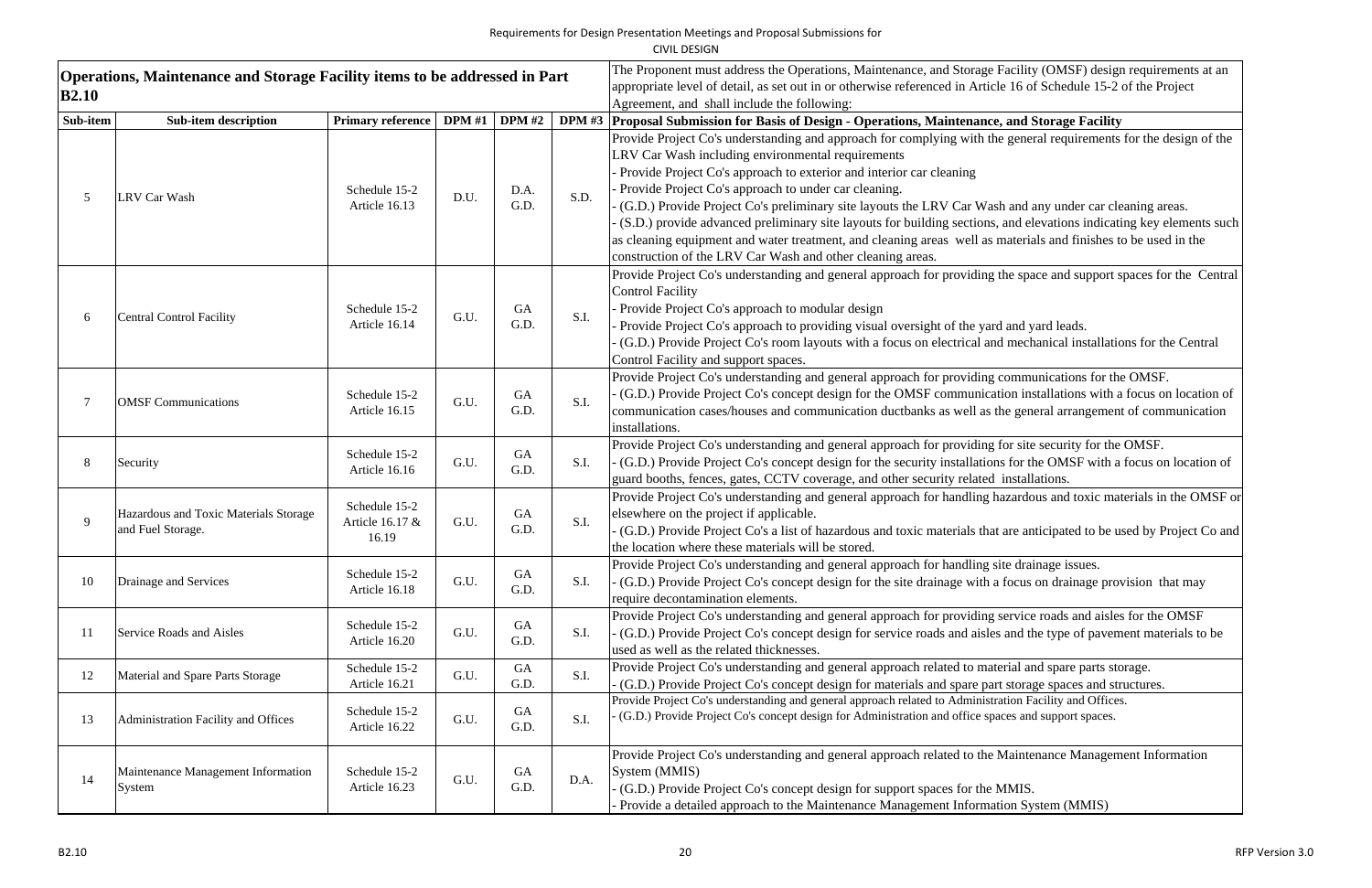|              |                                                                                   |                                |                                                                                                                                                                |                   |      | CIVIL DESIGN                                                                                                                                                                                                                                                                                                                                                                                                  |
|--------------|-----------------------------------------------------------------------------------|--------------------------------|----------------------------------------------------------------------------------------------------------------------------------------------------------------|-------------------|------|---------------------------------------------------------------------------------------------------------------------------------------------------------------------------------------------------------------------------------------------------------------------------------------------------------------------------------------------------------------------------------------------------------------|
| <b>B2.10</b> | <b>Operations, Maintenance and Storage Facility items to be addressed in Part</b> |                                | The Proponent must address the Operations, Maintenance, and Storage Facili<br>appropriate level of detail, as set out in or otherwise referenced in Article 16 |                   |      |                                                                                                                                                                                                                                                                                                                                                                                                               |
|              |                                                                                   |                                | Agreement, and shall include the following:                                                                                                                    |                   |      |                                                                                                                                                                                                                                                                                                                                                                                                               |
| Sub-item     | <b>Sub-item description</b>                                                       | <b>Primary reference</b>       | <b>DPM</b> #1                                                                                                                                                  | <b>DPM</b> #2     |      | DPM #3 Proposal Submission for Basis of Design - Operations, Maintenance, and                                                                                                                                                                                                                                                                                                                                 |
| 15           | Maintenance and Recovery Vehicles                                                 | Schedule 15-2<br>Article 16.24 | G.U.                                                                                                                                                           | <b>GA</b><br>G.D. | S.D. | Provide Project Co's understanding and general approach related to providing<br>- (G.D.) Provide Project Co's a list of the maintenance and recovery vehicles<br>- (S.D.) identify the specific maintenance and recovery vehicles which will b<br>maintenance and recovery vehicles are not known, provide the preliminary di<br>will be used by Project Co to procure the maintenance and recovery vehicles. |

Facility (OMSF) design requirements at an 16 of Schedule 15-2 of the Project

# and Storage Facility

iding maintenance and recovery vehicles

ill be provided by Project Co or if the exact ry draft of the detailed specifications that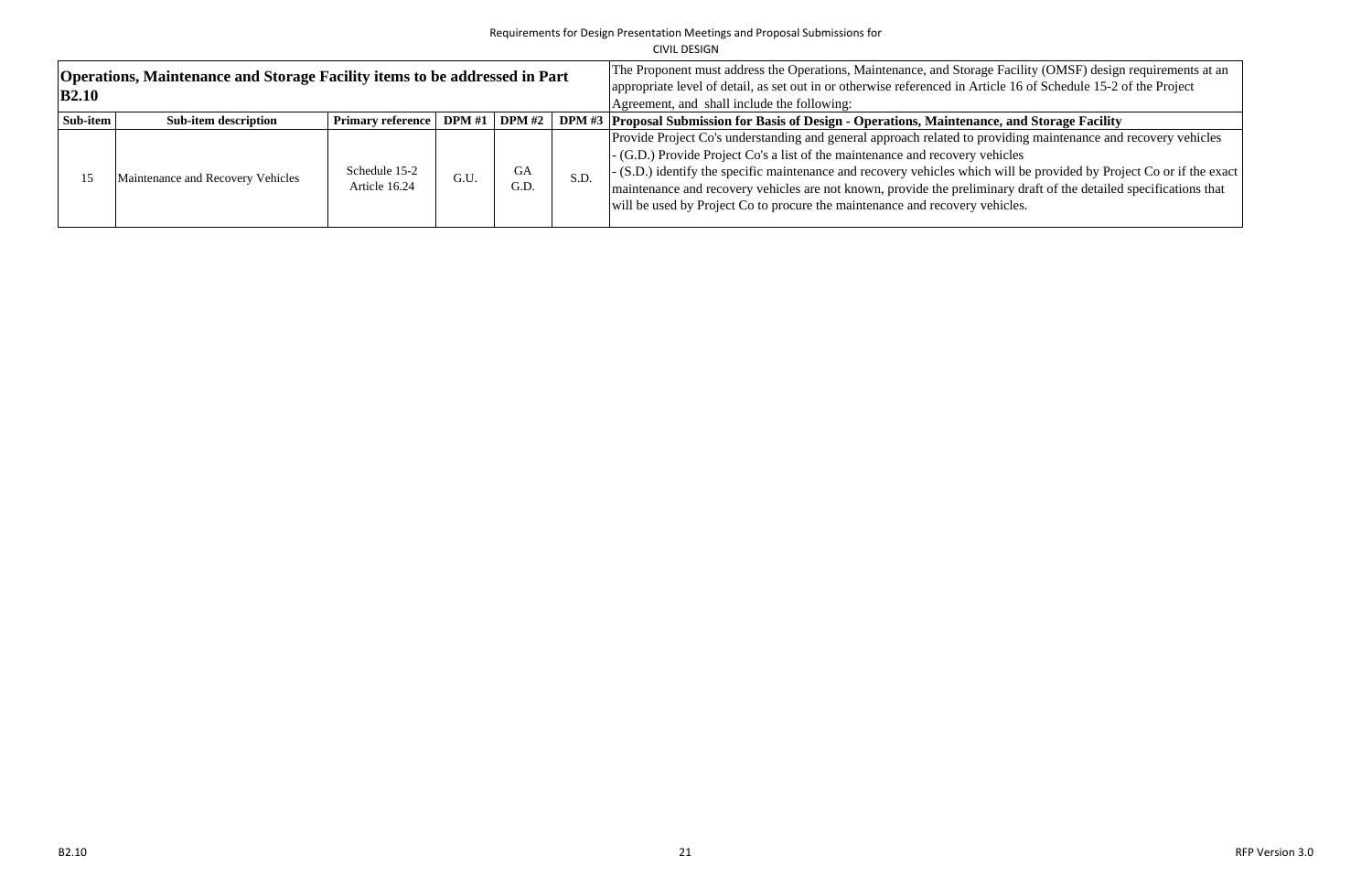| <b>Corrosion Control items to be addressed in Part B2.11</b> |                                                                |                                                    |                     |               |      | The Proponent must address the requirements for corrosion control at an appropriate level of detail, as set out in or<br>otherwise referenced in Article 17 of Schedule 15-2 of the Project Agreement, and shall include the following:                                                                                                                                                                                                                                                                                                                                                                                                                                                                                                                                                                                                                                                                                                                                                                                                                                                               |
|--------------------------------------------------------------|----------------------------------------------------------------|----------------------------------------------------|---------------------|---------------|------|-------------------------------------------------------------------------------------------------------------------------------------------------------------------------------------------------------------------------------------------------------------------------------------------------------------------------------------------------------------------------------------------------------------------------------------------------------------------------------------------------------------------------------------------------------------------------------------------------------------------------------------------------------------------------------------------------------------------------------------------------------------------------------------------------------------------------------------------------------------------------------------------------------------------------------------------------------------------------------------------------------------------------------------------------------------------------------------------------------|
| Sub-item                                                     | <b>Sub-item description</b>                                    | <b>Primary reference</b>                           | <b>DPM</b> #1       | <b>DPM</b> #2 |      | DPM #3 Proposal Submission for Corrosion Control                                                                                                                                                                                                                                                                                                                                                                                                                                                                                                                                                                                                                                                                                                                                                                                                                                                                                                                                                                                                                                                      |
|                                                              | <b>General Requirements</b>                                    | Schedule 15-2<br>Article 17.1                      | G.U.<br><b>NOTE</b> | D.U.          | S.I. | Provide Project Co's understanding of the general requirements for controlling and mitigating corrosion from due to<br>soil and atmospheric conditions.<br>(NOTE) corrosion control requirements due to the stray currents attributable to the traction electrification system<br>shall be addressed as Part of B3                                                                                                                                                                                                                                                                                                                                                                                                                                                                                                                                                                                                                                                                                                                                                                                    |
|                                                              | Purpose and Scope                                              | Schedule 15-2<br>Article 17.2, 17.3                | G.U.                | G.A.          | S.I. | Provide Project Co's understanding and approach to the corrosion control design efforts needed to achieve the<br>design life of the LRT System components and to other non-LRT installations<br>Describe the program for measuring existing soil and atmospheric conditions before commencing design work or<br>construction work.                                                                                                                                                                                                                                                                                                                                                                                                                                                                                                                                                                                                                                                                                                                                                                    |
|                                                              | Interfaces, Expansion, and Special<br><b>Design Provisions</b> | Schedule 15-2<br>Article 17.4, 17.5,<br>17.6, 17.8 | G.U.                | S.I.          | S.I. | Provide Project Co's understanding of the Corrosion Control Engineer's role in the design and review of the design<br>for the other LRT systems and design review for non-LRT installations with respect to soil and atmospheric<br>conditions.                                                                                                                                                                                                                                                                                                                                                                                                                                                                                                                                                                                                                                                                                                                                                                                                                                                       |
|                                                              | Soil Corrosion Prevention Systems                              | Schedule 15-2<br>Article 17.11 &<br>17.12          | G.U.                | D.U.          | S.I. | Provide Project Co's understanding of the issues and approach related to preventing corrosion due to soil conditions<br>or surface contamination from deicing chemicals.<br>Based on provided geotechnical data identify areas of concern and approach to addressing corrosion issues due to<br>soil conditions as well as surface contamination conditions related to the use of deicing chemicals on or adjacent to<br>the Stage 1 LRT Project.<br>- Provide Project Co's approach to collecting data on soils conditions prior to Phase 1 in order to include the results<br>in the Phase 1 design.<br>- Identify the palette of materials that will be used by Project Co on the Stage 1 LRT Project to address soil<br>conditions and surface contamination conditions.<br>- Identify the palette of materials that will be avoided by Project Co on the Stage 1 LRT Project due to soil<br>conditions and surface contamination conditions.<br>identify the approach to paving materials and concrete materials to ensure resistance to soil conditions and surface<br>contamination conditions |
|                                                              | Atmospheric Corrosion Prevention<br><b>Systems</b>             | Schedule 15-2<br>Article 17.13 and<br>17.14        | G.A.                | D.A.          | S.I. | Provide Project Co's understanding of the issues and approach related to preventing corrosion due to Atmospheric<br>conditions.<br>- Based on available information about air quality identify areas of concern and approach to addressing corrosion<br>issues due to atmospheric conditions.<br>- Provide Project Co's approach to collecting data on atmospheric conditions prior to Phase 1 in order to include the<br>results in the Phase 1 design.<br>Identify the palette of materials that will be used by Project Co on the Stage 1 LRT Project to address atmospheric<br>conditions.<br>- Identify the palette of materials that will be avoided by Project Co on the Stage 1 LRT Project due to atmospheric<br>conditions.<br>Identify coating and other treatments that will be used for elements such as OCS poles and anchorages,<br>architectural installations, and structural installations.                                                                                                                                                                                         |